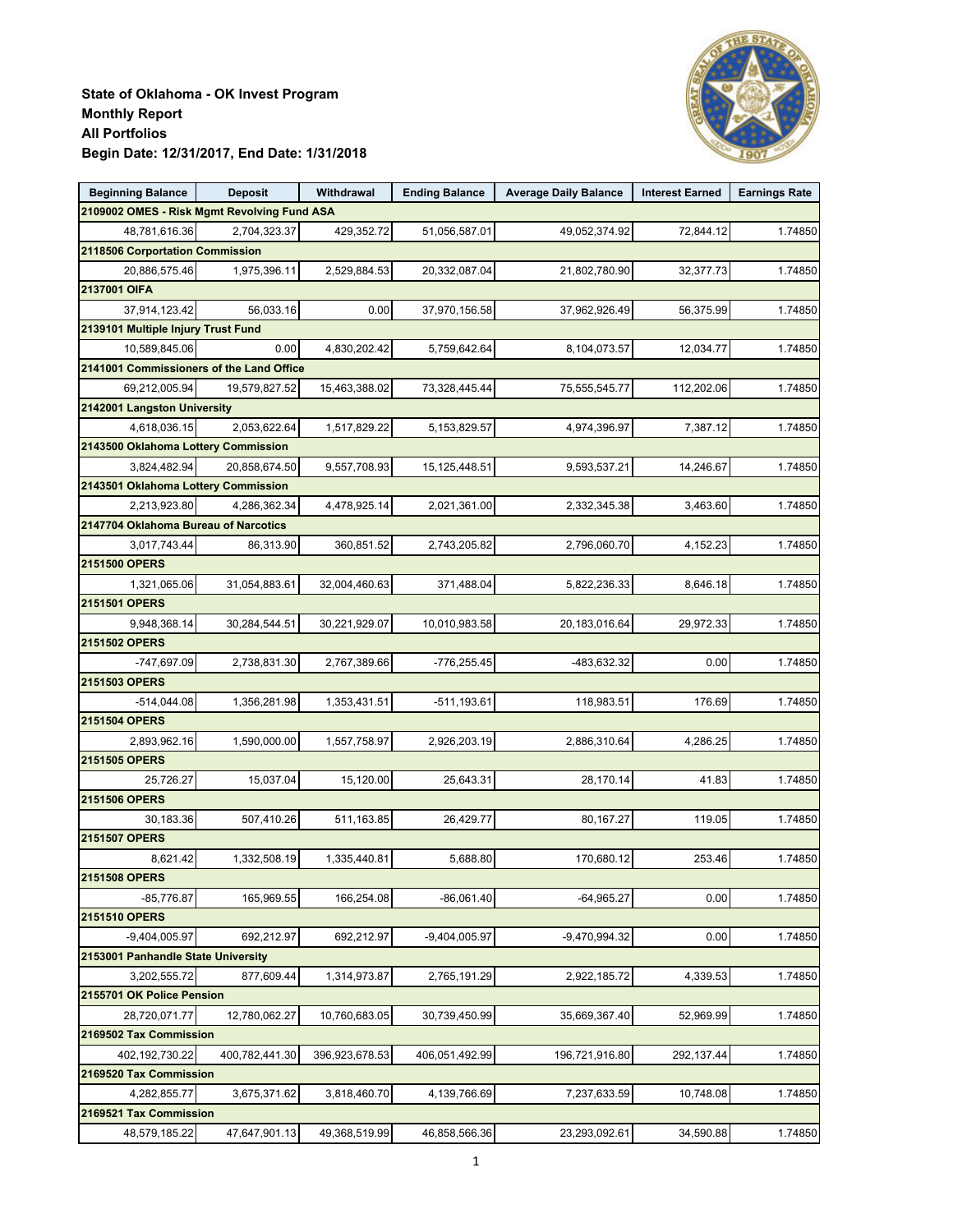| <b>Beginning Balance</b>                     | <b>Deposit</b> | Withdrawal    | <b>Ending Balance</b> | <b>Average Daily Balance</b> | <b>Interest Earned</b> | <b>Earnings Rate</b> |
|----------------------------------------------|----------------|---------------|-----------------------|------------------------------|------------------------|----------------------|
| 2174007 State Treasurer                      |                |               |                       |                              |                        |                      |
| 607,722.79                                   | 104,994.14     | 0.00          | 712,716.93            | 699,169.30                   | 1,038.29               | 1.74850              |
| 2183006 DHS - CSED                           |                |               |                       |                              |                        |                      |
| 8,706,305.61                                 | 6,912,475.72   | 8,865,711.96  | 6,753,069.37          | 8,030,717.86                 | 11,925.84              | 1.74850              |
| 7200039 Oklahoma Boll Weevil Eradication     |                |               |                       |                              |                        |                      |
| 1,455,148.57                                 | 45,052.25      | 24,567.65     | 1,475,633.17          | 1,460,320.38                 | 2,168.62               | 1.74850              |
| 7200320 Department of Wildlife               |                |               |                       |                              |                        |                      |
| 1,629,823.34                                 | 4,825,436.23   | 5,638,479.75  | 816,779.82            | 2,314,139.04                 | 3,436.56               | 1.74850              |
| 7200359 OERB                                 |                |               |                       |                              |                        |                      |
| 12,095,669.28                                | 1,398,306.60   | 1,868,442.28  | 11,625,533.60         | 12,071,027.85                | 17,925.81              | 1.74850              |
| 7200370 OIFA                                 |                |               |                       |                              |                        |                      |
| 399,024.53                                   | 234,627.64     | 84,022.66     | 549,629.51            | 504,834.92                   | 749.69                 | 1.74850              |
| 7200391 Multiple Injury Trust Fund           |                |               |                       |                              |                        |                      |
| 109,900.69                                   | 220,129.23     | 130,611.05    | 199,418.87            | 129,301.25                   | 192.02                 | 1.74850              |
| 7200410 Commissioners of the Land Office     |                |               |                       |                              |                        |                      |
| 2,582,199.95                                 | 0.00           | 656,040.84    | 1,926,159.11          | 2,247,859.90                 | 3,338.13               | 1.74850              |
| 7200435 Oklahoma Lottery Commission          |                |               |                       |                              |                        |                      |
| 17,077,010.77                                | 2,729,982.30   | 11,773,425.17 | 8,033,567.90          | 11,211,838.60                | 16,649.89              | 1.74850              |
| 7200515 OPERS                                |                |               |                       |                              |                        |                      |
| 128,324.26                                   | 550,436.47     | 477,522.58    | 201,238.15            | 321,692.73                   | 477.72                 | 1.74850              |
| 7200557 Oklahoma Police Pension              |                |               |                       |                              |                        |                      |
| 0.00                                         | 316,071.30     | 307,330.56    | 8,740.74              | 5,096.31                     | 7.57                   | 1.74850              |
| 7200588 Real Estate Commission               |                |               |                       |                              |                        |                      |
| 534,517.15                                   | 112,042.93     | 109,838.84    | 536,721.24            | 529,684.11                   | 786.60                 | 1.74850              |
| 7200830 Department of Human Services         |                |               |                       |                              |                        |                      |
| 50,484.26                                    | 74.35          | 44.65         | 50,513.96             | 50,537.50                    | 75.05                  | 1.74850              |
| 7201825 University Hospitals Authority       |                |               |                       |                              |                        |                      |
| 16,507,223.64                                | 21,145,379.42  | 34,398,992.65 | 3,253,610.41          | 13,255,753.54                | 19,685.16              | 1.74850              |
| 7205090 OMES Risk Management Division/DSC    |                |               |                       |                              |                        |                      |
| 47,269,444.17                                | 2,380,384.67   | 261,169.33    | 49,388,659.51         | 48, 188, 628. 47             | 71,561.43              | 1.74850              |
| 7205204 JM Davis Arms & Historical Museum    |                |               |                       |                              |                        |                      |
| 3,252.55                                     | 4.81           | 0.00          | 3,257.36              | 3,256.27                     | 4.84                   | 1.74850              |
| 7205320 Department of Wildlife               |                |               |                       |                              |                        |                      |
| 544,259.35                                   | 51,267.52      | 37,277.91     | 558,248.96            | 557,875.97                   | 828.46                 | 1.74850              |
| 7205359 Sustaining OK Energy Resources       |                |               |                       |                              |                        |                      |
| 3,561,132.77                                 | 204,575.44     | 59,689.66     | 3,706,018.55          | 3,595,255.10                 | 5,339.05               | 1.74850              |
| 7205435 Oklahoma Lottery Commission          |                |               |                       |                              |                        |                      |
| 182,323.68                                   | 6.297.65       | 0.00          | 188,621.33            | 187,782.83                   | 278.86                 | 1.74850              |
| 7205515 OPERS                                |                |               |                       |                              |                        |                      |
| 34,980.92                                    | 30,933.78      | 0.00          | 65,914.70             | 45,242.79                    | 67.19                  | 1.74850              |
| 7205563 OK Bd for Private Vocational Schools |                |               |                       |                              |                        |                      |
| 272,215.22                                   | 2,408.40       | 21,213.39     | 253,410.23            | 264,130.08                   | 392.24                 | 1.74850              |
| 7205630 Oklahoma Department of Securities    |                |               |                       |                              |                        |                      |
| 395,946.59                                   | 1,588.81       | 7,159.13      | 390,376.27            | 391,749.48                   | 581.76                 | 1.74850              |
| 7205807 Oklahoma Health Care Authority       |                |               |                       |                              |                        |                      |
| 5,743,513.36                                 | 54,393,073.84  | 58,918,402.59 | 1,218,184.61          | 17,550,432.09                | 26,062.87              | 1.74850              |
| 7210270 State Election Board                 |                |               |                       |                              |                        |                      |
| 5,829,586.68                                 | 8,646.39       | 50,530.59     | 5,787,702.48          | 5,805,403.62                 | 8,621.18               | 1.74850              |
|                                              |                |               |                       |                              |                        |                      |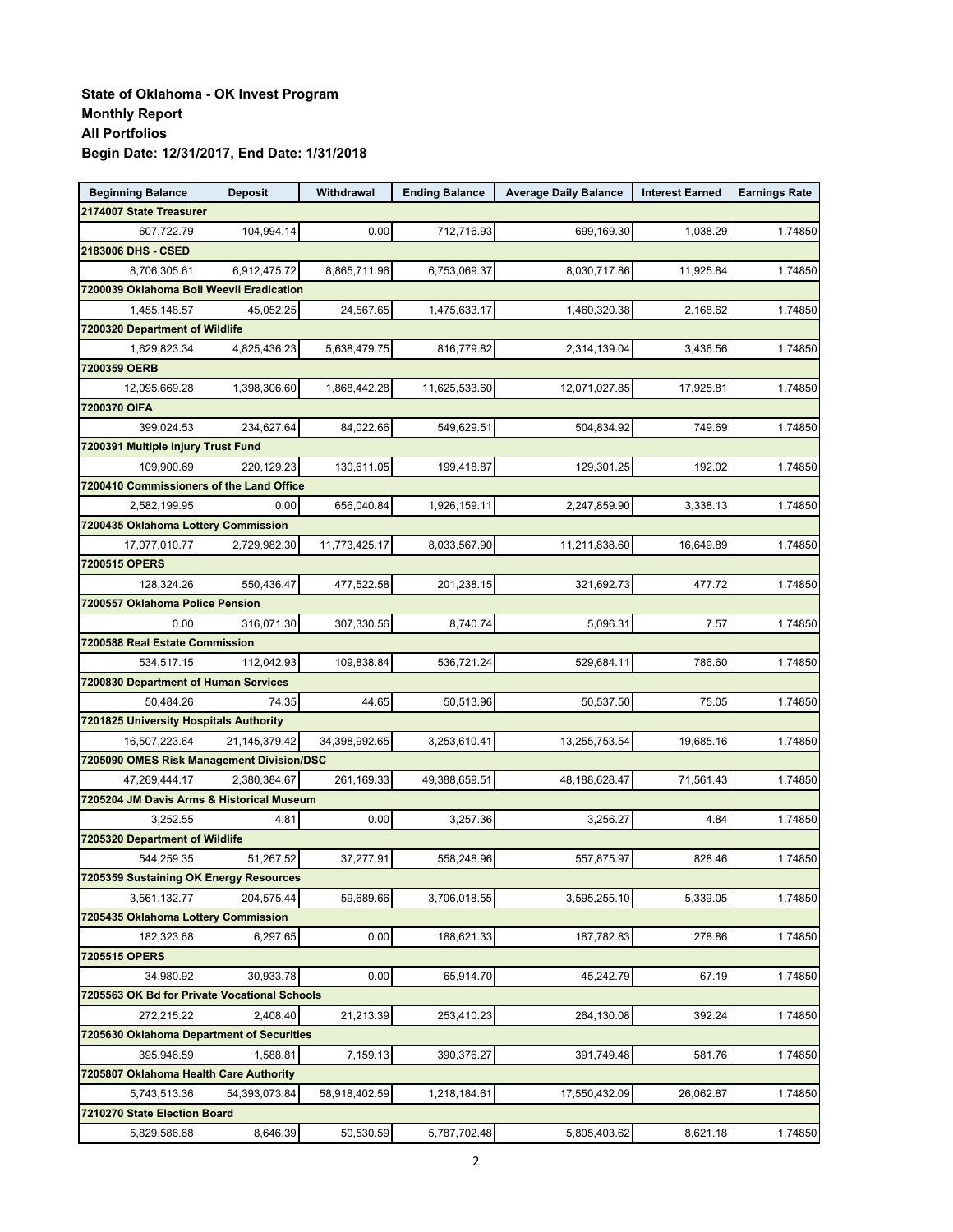| <b>Beginning Balance</b>                             | <b>Deposit</b> | Withdrawal   | <b>Ending Balance</b> | <b>Average Daily Balance</b> | <b>Interest Earned</b> | <b>Earnings Rate</b> |
|------------------------------------------------------|----------------|--------------|-----------------------|------------------------------|------------------------|----------------------|
| 7210320 Department of Wildlife                       |                |              |                       |                              |                        |                      |
| 1,724,692.01                                         | 35,470.40      | 0.00         | 1,760,162.41          | 1,755,334.08                 | 2,606.72               | 1.74850              |
| 7210350 Oklahoma Historical Society                  |                |              |                       |                              |                        |                      |
| 27.18                                                | 0.04           | 0.00         | 27.22                 | 27.21                        | 0.04                   | 1.74850              |
| 7210400 Office of Juvenile Affairs                   |                |              |                       |                              |                        |                      |
| 58,931.13                                            | 88.97          | 1,376.62     | 57,643.48             | 57,808.89                    | 85.85                  | 1.74850              |
| 7210410 Commissioners of the Land Office             |                |              |                       |                              |                        |                      |
| 19,981,891.62                                        | 29,529.83      | 0.00         | 20,011,421.45         | 20,004,753.42                | 29,707.61              | 1.74850              |
| 7210515 OPERS                                        |                |              |                       |                              |                        |                      |
| 7,896.90                                             | 1,463.26       | 0.00         | 9,360.16              | 8,424.42                     | 12.51                  | 1.74850              |
| 7210570 State Board of Licensure for Professional    |                |              |                       |                              |                        |                      |
| 0.00                                                 | 750,000.00     | 0.00         | 750,000.00            | 556,451.61                   | 826.35                 | 1.74850              |
| 7210588 Real Estate Commission                       |                |              |                       |                              |                        |                      |
| 300,812.44                                           | 10,090.65      | 236.70       | 310,666.39            | 304,187.29                   | 451.73                 | 1.74850              |
| 7215320 Department of Wildlife                       |                |              |                       |                              |                        |                      |
| 2,899,417.06                                         | 11,708.02      | 0.00         | 2,911,125.08          | 2,909,199.86                 | 4,320.24               | 1.74850              |
| 7215566 Tourism & Recreation Department              |                |              |                       |                              |                        |                      |
| 11,228,120.58                                        | 701,076.96     | 2,120,596.17 | 9.808.601.37          | 10,759,143.42                | 15.977.62              | 1.74850              |
| 7215585 Department of Public Safety                  |                |              |                       |                              |                        |                      |
| 1,321,841.70                                         | 2,017.26       | 24,951.93    | 1,298,907.03          | 1,308,043.11                 | 1,942.48               | 1.74850              |
| 7215670 JD McCarty Center                            |                |              |                       |                              |                        |                      |
| 337,715.04                                           | 13,115.91      | 0.00         | 350,830.95            | 339,314.16                   | 503.89                 | 1.74850              |
| <b>7216805 Department of Rehabilitation Services</b> |                |              |                       |                              |                        |                      |
| 557,363.06                                           | 27,712.65      | 3,359.94     | 581,715.77            | 557,680.71                   | 828.17                 | 1.74850              |
| 7220090 OSF Building Project Fund                    |                |              |                       |                              |                        |                      |
| 0.42                                                 | 0.00           | 0.00         | 0.42                  | 0.42                         | 0.00                   | 1.74850              |
| 7220320 Dept of Wildlife Conservation                |                |              |                       |                              |                        |                      |
| 3,290,815.42                                         | 85,827.00      | 76,745.53    | 3,299,896.89          | 3,288,533.26                 | 4,883.56               | 1.74850              |
| 7220585 Department of Public Safety                  |                |              |                       |                              |                        |                      |
| 3,233,049.80                                         | 110,078.08     | 97,271.63    | 3,245,856.25          | 3,224,875.27                 | 4,789.03               | 1.74850              |
| 7220830 Department of Human Services                 |                |              |                       |                              |                        |                      |
| 0.08                                                 | 0.00           | 0.00         | 0.08                  | 0.08                         | 0.00                   | 1.74850              |
| 7225040 Department of Agriculture                    |                |              |                       |                              |                        |                      |
| 819,226.71                                           | 2,865.45       | 0.00         | 822,092.16            | 820,745.12                   | 1,218.83               | 1.74850              |
| 7225830 Department of Human Services                 |                |              |                       |                              |                        |                      |
| 2,689,383.44                                         | 35,000.71      | 2,555,077.48 | 169,306.67            | 605,685.31                   | 899.46                 | 1.74850              |
| 7230220 Oklahoma Crime Victims Compensation          |                |              |                       |                              |                        |                      |
| 2,649,127.20                                         | 1,189,292.22   | 818,349.90   | 3,020,069.52          | 3,136,263.03                 | 4,657.44               | 1.74850              |
| 7230345 Department of Transportation                 |                |              |                       |                              |                        |                      |
| 3,331,240.22                                         | 466,195.78     | 0.00         | 3,797,436.00          | 3,506,168.00                 | 5,206.76               | 1.74850              |
| 7230566 Tourism & Recreation Department              |                |              |                       |                              |                        |                      |
| 5,159,319.25                                         | 8,253.25       | 749,028.39   | 4,418,544.11          | 4,834,662.58                 | 7,179.61               | 1.74850              |
| 7230695 Tax Commission                               |                |              |                       |                              |                        |                      |
| 153,611.45                                           | 577.63         | 98,527.64    | 55,661.44             | 134,969.37                   | 200.43                 | 1.74850              |
| 7230807 Health Care Authority                        |                |              |                       |                              |                        |                      |
| 0.51                                                 | 6,368,090.78   | 6,286,016.82 | 82,074.47             | 1,964,024.32                 | 2,916.63               | 1.74850              |
| 7235605 Regents for Higher Education                 |                |              |                       |                              |                        |                      |
| 2,711,318.31                                         | 1,297,549.04   | 1,002,084.00 | 3,006,783.35          | 3,318,890.86                 | 4,928.64               | 1.74850              |
|                                                      |                |              |                       |                              |                        |                      |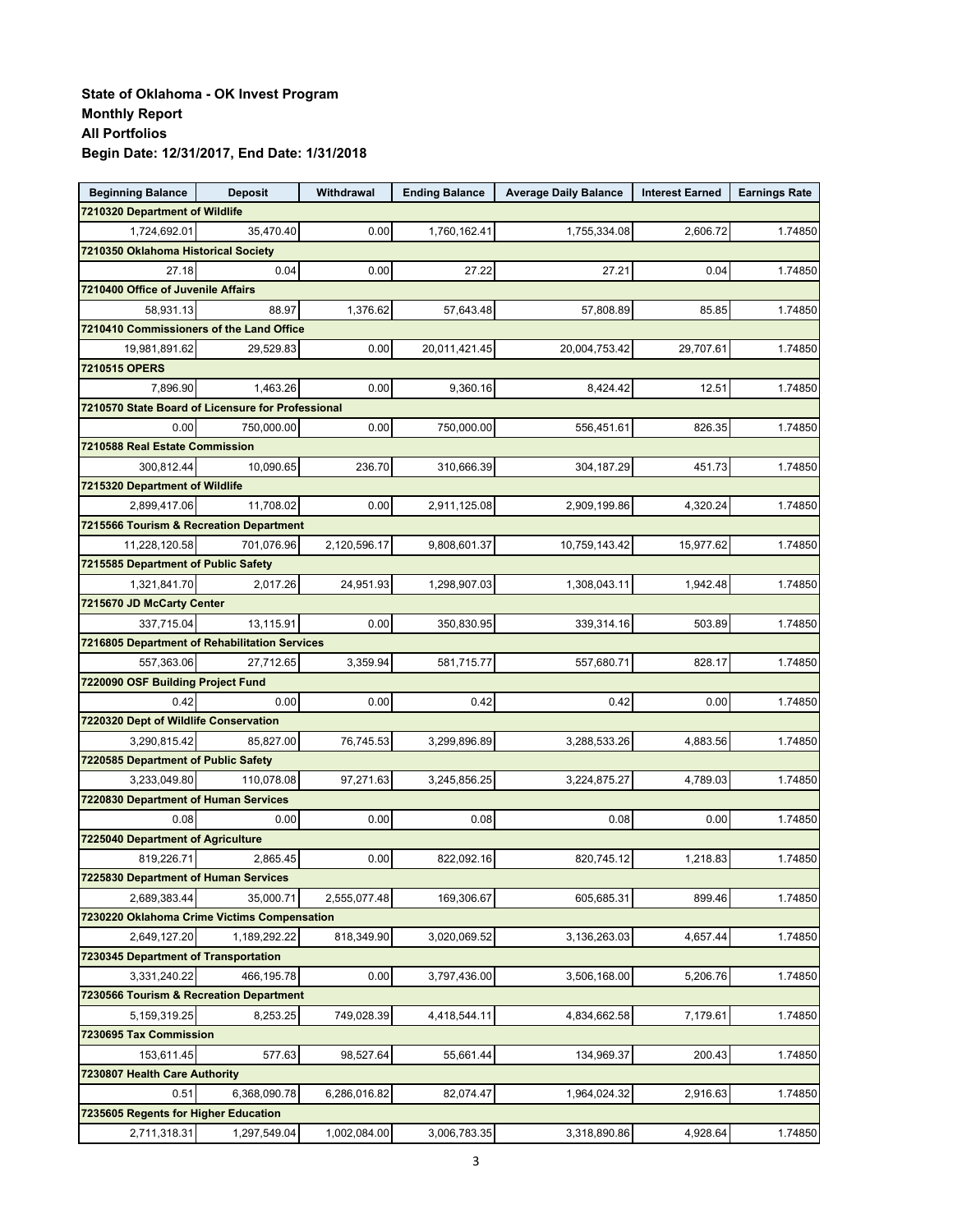| <b>Beginning Balance</b>                | <b>Deposit</b> | Withdrawal   | <b>Ending Balance</b> | <b>Average Daily Balance</b> | <b>Interest Earned</b> | <b>Earnings Rate</b> |
|-----------------------------------------|----------------|--------------|-----------------------|------------------------------|------------------------|----------------------|
| 7235695 OTC Ad Valorem Admin Protest    |                |              |                       |                              |                        |                      |
| 218,497.50                              | 322.90         | 0.00         | 218,820.40            | 218,747.49                   | 324.85                 | 1.74850              |
| 7240807 Health Care Authority           |                |              |                       |                              |                        |                      |
| 12,704,725.64                           | 18,774.41      | 0.00         | 12,723,500.05         | 12,719,260.67                | 18,888.45              | 1.74850              |
| 7244090 OMES Dept of Central Services   |                |              |                       |                              |                        |                      |
| 564,760.74                              | 131,847.52     | 244,329.20   | 452,279.06            | 466,369.49                   | 692.57                 | 1.74850              |
| 7245807 Health Care Authority           |                |              |                       |                              |                        |                      |
| 11,022,178.05                           | 3,688,543.04   | 3,354,328.92 | 11,356,392.17         | 12,087,106.22                | 17,949.68              | 1.74850              |
| 7255090 Department of Central Services  |                |              |                       |                              |                        |                      |
| 1,031,353.68                            | 1,677.92       | 0.00         | 1,033,031.60          | 1,032,652.71                 | 1,533.52               | 1.74850              |
| 7255585 Oklahoma Dept of Public Safety  |                |              |                       |                              |                        |                      |
| 35,072.61                               | 51.83          | 0.00         | 35,124.44             | 35,112.74                    | 52.14                  | 1.74850              |
| 7260090 OMES Risk Management Division   |                |              |                       |                              |                        |                      |
| 5,158,384.90                            | 52,487.81      | 126.84       | 5,210,745.87          | 5,183,227.00                 | 7,697.23               | 1.74850              |
| 7260452 OK Board of Mental Health       |                |              |                       |                              |                        |                      |
| 946,716.95                              | 1,399.09       | 0.00         | 948,116.04            | 947,800.12                   | 1,407.51               | 1.74850              |
| 7265090 Risk Management Fund            |                |              |                       |                              |                        |                      |
| 52,474.94                               | 602,672.23     | 250,523.46   | 404,623.71            | 182,097.92                   | 270.42                 | 1.74850              |
| 7275740 OST - SEED                      |                |              |                       |                              |                        |                      |
| 44,710.80                               | 66.57          | 565.50       | 44,211.87             | 44,569.76                    | 66.19                  | 1.74850              |
| 7280090 OMES DCS Property Distribution  |                |              |                       |                              |                        |                      |
| 1,414,061.38                            | 27,437.70      | 50,729.89    | 1,390,769.19          | 1,406,798.63                 | 2,089.13               | 1.74850              |
| 7280345 Department of Transportation    |                |              |                       |                              |                        |                      |
| 889,020.62                              | 607,722.90     | 963,852.96   | 532,890.56            | 808,310.40                   | 1,200.36               | 1.74850              |
| 7285345 Department of Transportation    |                |              |                       |                              |                        |                      |
| 112,245,835.74                          | 10,972,989.06  | 8,623,927.54 | 114,594,897.26        | 116,442,312.49               | 172,920.02             | 1.74850              |
| 7295090 Emergency & Transportation      |                |              |                       |                              |                        |                      |
| 1,311,619.30                            | 300,000.00     | 0.00         | 1,611,619.30          | 1,524,522.53                 | 2,263.96               | 1.74850              |
| 7296150 University of Science & Arts    |                |              |                       |                              |                        |                      |
| 38.60                                   | 0.06           | 0.00         | 38.66                 | 38.65                        | 0.06                   | 1.74850              |
| 7303000 Tobacco Litigation Escrow Fund  |                |              |                       |                              |                        |                      |
| 28,001.49                               | 41.38          | 0.00         | 28,042.87             | 28,033.53                    | 41.63                  | 1.74850              |
| 7360566 Tourism & Recreation Department |                |              |                       |                              |                        |                      |
| 5,762,284.44                            | 22,395.70      | 0.00         | 5,784,680.14          | 5,779,623.05                 | 8,582.90               | 1.74850              |
| 7405220 District Attorneys Council      |                |              |                       |                              |                        |                      |
| 4,475,819.31                            | 0.00           | 182,625.92   | 4,293,193.39          | 4,423,307.94                 | 6,568.73               | 1.74850              |
| 7408105 OCIA                            |                |              |                       |                              |                        |                      |
| 499,993.23                              | 500,733.03     | 500,733.03   | 499,993.23            | 451,964.76                   | 671.18                 | 1.74850              |
| 7411105 OCIA                            |                |              |                       |                              |                        |                      |
| 2,565,840.82                            | 9,893.04       | 2,575,733.86 | 0.00                  | 83,407.32                    | 123.86                 | 1.74850              |
| 7412105 OCIA                            |                |              |                       |                              |                        |                      |
| 0.00                                    | 636,502.50     | 636,502.50   | 0.00                  | 246,435.08                   | 365.96                 | 1.74850              |
| 7415400 Office of Juvenile Affairs      |                |              |                       |                              |                        |                      |
| 0.02                                    | 0.00           | 0.02         | 0.00                  | 0.00                         | 0.00                   | 1.74850              |
| 7416000 OSF - Oil Overcharge            |                |              |                       |                              |                        |                      |
| 272,115.59                              | 402.14         | 0.00         | 272,517.73            | 272,426.92                   | 404.56                 | 1.74850              |
| 7416160 Department of Commerce          |                |              |                       |                              |                        |                      |
| 2,651,142.93                            | 8,965.39       | $0.00\,$     | 2,660,108.32          | 2,655,603.55                 | 3,943.64               | 1.74850              |
|                                         |                |              |                       |                              |                        |                      |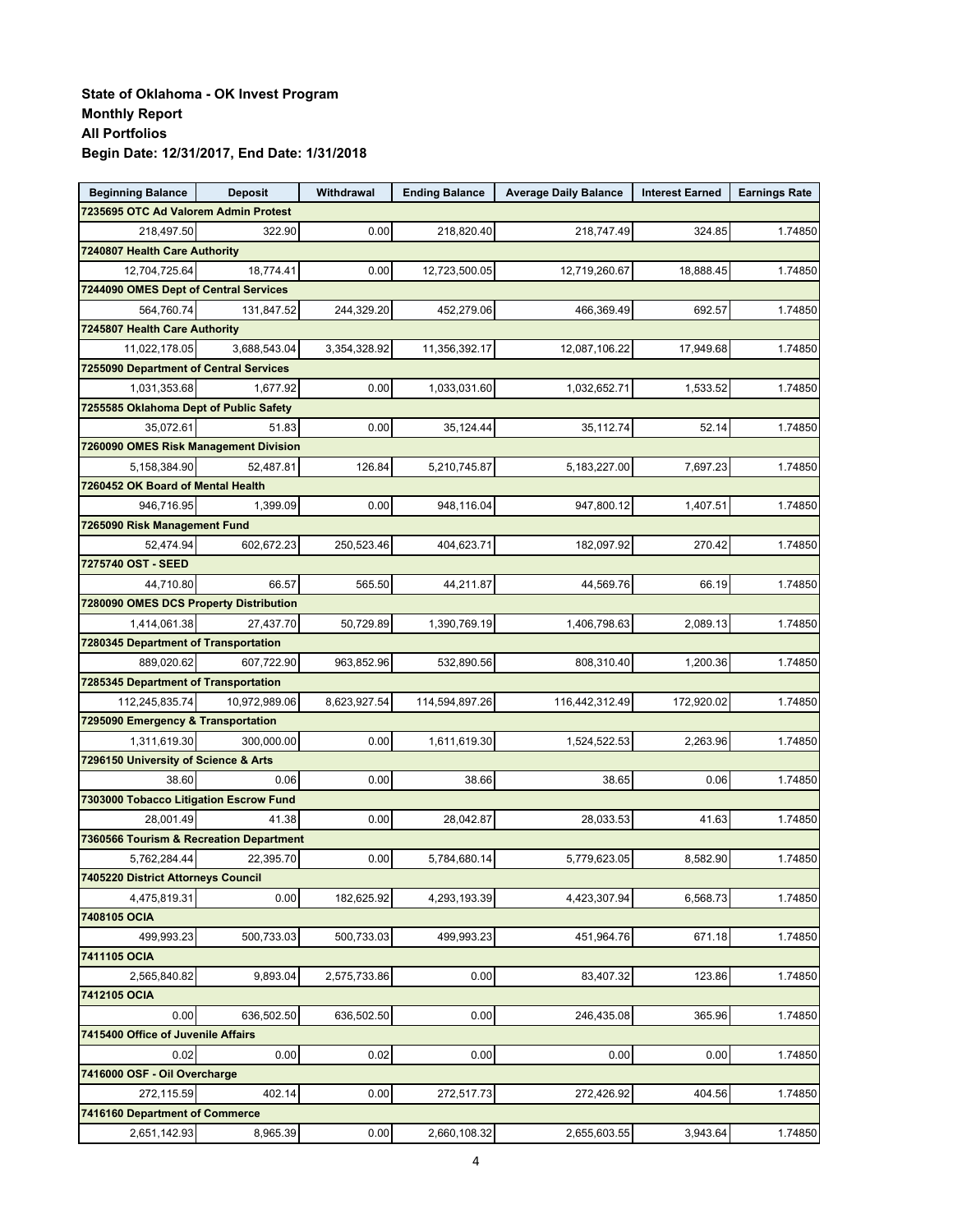| <b>Beginning Balance</b>                       | <b>Deposit</b> | Withdrawal   | <b>Ending Balance</b> | <b>Average Daily Balance</b> | <b>Interest Earned</b> | <b>Earnings Rate</b> |
|------------------------------------------------|----------------|--------------|-----------------------|------------------------------|------------------------|----------------------|
| 7419105 OCIA                                   |                |              |                       |                              |                        |                      |
| 685,144.27                                     | 1,131,095.80   | 1,045,595.81 | 770,644.26            | 728,161.86                   | 1,081.34               | 1.74850              |
| 7426000 OSF - Oil Overcharge                   |                |              |                       |                              |                        |                      |
| 2,273,664.74                                   | 3,360.09       | 0.00         | 2,277,024.83          | 2,276,266.10                 | 3,380.32               | 1.74850              |
| 7426160 Department of Commerce                 |                |              |                       |                              |                        |                      |
| 10,920,982.15                                  | 70,338.67      | 0.00         | 10,991,320.82         | 10,946,781.16                | 16,256.27              | 1.74850              |
| 7428105 OCIA Endowed Chairs Fund               |                |              |                       |                              |                        |                      |
| 957,102.71                                     | 958,518.86     | 958,518.86   | 957,102.71            | 865,165.10                   | 1,284.79               | 1.74850              |
| 7429105 OCIA                                   |                |              |                       |                              |                        |                      |
| 0.00                                           | 879,954.99     | 879,954.99   | 0.00                  | 340,692.74                   | 505.94                 | 1.74850              |
| 7430010 Oklahoma State University              |                |              |                       |                              |                        |                      |
| 1,124,331.77                                   | 4,830,161.11   | 4,736,456.56 | 1,218,036.32          | 936,897.36                   | 1,391.32               | 1.74850              |
| 7430011 Oklahoma State University              |                |              |                       |                              |                        |                      |
| 1,033,435.09                                   | 2,188,251.20   | 1,391,237.72 | 1,830,448.57          | 1,211,572.38                 | 1,799.22               | 1.74850              |
| 7430012 Oklahoma State University              |                |              |                       |                              |                        |                      |
| 171,546.01                                     | 1.294.813.96   | 1,185,769.46 | 280,590.51            | 424,374.68                   | 630.21                 | 1.74850              |
| 7430013 Oklahoma State University              |                |              |                       |                              |                        |                      |
| 3,244,464.68                                   | 0.00           | 80,386.98    | 3,164,077.70          | 3,213,274.78                 | 4,771.80               | 1.74850              |
| 7430014 Oklahoma State University              |                |              |                       |                              |                        |                      |
| 3,195,392.45                                   | 0.00           | 432,815.92   | 2,762,576.53          | 3,043,481.13                 | 4,519.65               | 1.74850              |
| 7430015 Oklahoma State University              |                |              |                       |                              |                        |                      |
| 408,154.48                                     | 2,413,486.74   | 991,759.64   | 1,829,881.58          | 1,308,392.35                 | 1,943.00               | 1.74850              |
| 7430016 Oklahoma State University              |                |              |                       |                              |                        |                      |
| 157,705.47                                     | 231.54         | 0.00         | 157,937.01            | 157,884.73                   | 234.46                 | 1.74850              |
| 7430420 Langston University                    |                |              |                       |                              |                        |                      |
| 229,527.84                                     | 213,740.05     | 246,638.55   | 196,629.34            | 90,847.98                    | 134.91                 | 1.74850              |
| 7430461 Rogers State College                   |                |              |                       |                              |                        |                      |
| 1,172,457.13                                   | 9,451.50       | 87,586.29    | 1,094,322.34          | 1,151,266.51                 | 1,709.66               | 1.74850              |
| 7430505 Northwestern Oklahoma State University |                |              |                       |                              |                        |                      |
| 388,491.14                                     | 31,095.43      | 14,341.17    | 405,245.40            | 392,704.27                   | 583.18                 | 1.74850              |
| 7430665 Southwestern Oklahoma State University |                |              |                       |                              |                        |                      |
| 2,533,797.76                                   | 61,246.72      | 79,603.55    | 2,515,440.93          | 2,536,855.78                 | 3,767.30               | 1.74850              |
| 7430760 University of Oklahoma                 |                |              |                       |                              |                        |                      |
| 9,425,290.94                                   | 19,901,085.02  | 6,968,291.90 | 22,358,084.06         | 16,775,954.79                | 24,912.75              | 1.74850              |
| <b>7430770 OUHSC</b>                           |                |              |                       |                              |                        |                      |
| 67,916,180.48                                  | 11,562,928.69  | 9,986,954.37 | 69,492,154.80         | 69,515,202.29                | 103,231.98             | 1.74850              |
| 7430773 Oklahoma State University              |                |              |                       |                              |                        |                      |
| 2,763,279.28                                   | 1,210,856.19   | 449,431.67   | 3.524.703.80          | 3,127,743.62                 | 4,644.78               | 1.74850              |
| 7432105 OCIA 2009A Construction Fund           |                |              |                       |                              |                        |                      |
| 0.00                                           | 369,184.76     | 184,662.88   | 184,521.88            | 107,209.96                   | 159.21                 | 1.74850              |
| 7434105 OCIA                                   |                |              |                       |                              |                        |                      |
| 0.00                                           | 246,783.86     | 178,782.10   | 68,001.76             | 78,715.02                    | 116.89                 | 1.74850              |
| 7436000 OSF - Oil Overcharge                   |                |              |                       |                              |                        |                      |
| 2,493.69                                       | 3.69           | 0.00         | 2,497.38              | 2,496.55                     | 3.71                   | 1.74850              |
| 7436105 OCIA                                   |                |              |                       |                              |                        |                      |
| 0.09                                           | 0.00           | 0.09         | 0.00                  | 0.09                         | 0.00                   | 1.74850              |
| 7438105 OCIA                                   |                |              |                       |                              |                        |                      |
| 0.06                                           | 0.00           | 0.06         | 0.00                  | 0.06                         | 0.00                   | 1.74850              |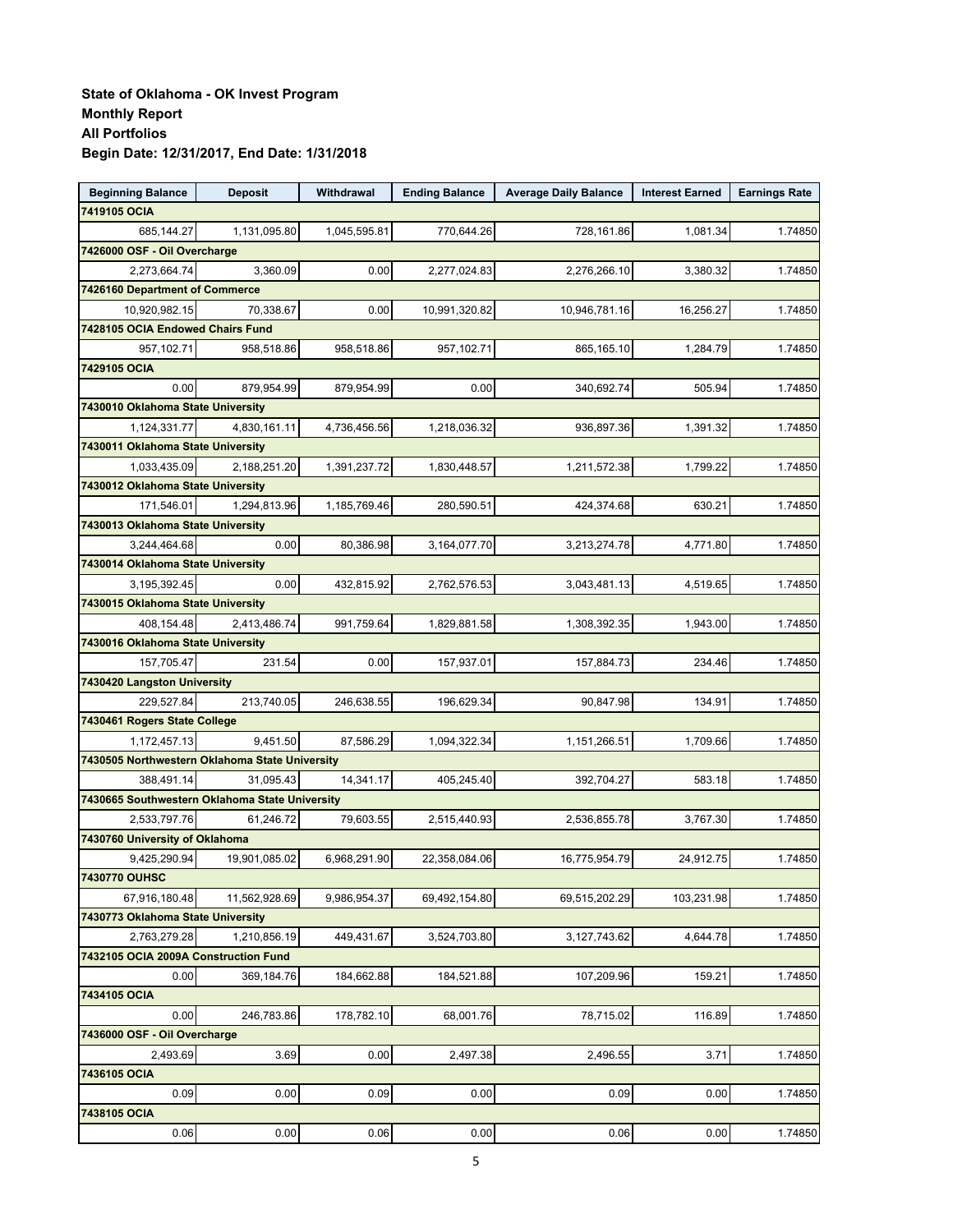| <b>Beginning Balance</b>                       | <b>Deposit</b> | Withdrawal   | <b>Ending Balance</b> | <b>Average Daily Balance</b> | <b>Interest Earned</b> | <b>Earnings Rate</b> |
|------------------------------------------------|----------------|--------------|-----------------------|------------------------------|------------------------|----------------------|
| 7440105 OCIA Operations & Maintenance          |                |              |                       |                              |                        |                      |
| 3,816.52                                       | 5.64           | 0.00         | 3,822.16              | 3,820.89                     | 5.67                   | 1.74850              |
| 7442105 OCIA                                   |                |              |                       |                              |                        |                      |
| 43.18                                          | 228.43         | 271.61       | 0.00                  | 141.17                       | 0.21                   | 1.74850              |
| 7443105 OCIA                                   |                |              |                       |                              |                        |                      |
| 129,191.66                                     | 287,976.95     | 417,168.61   | 0.00                  | 241,577.15                   | 358.75                 | 1.74850              |
| 7444835 Water Resources Board                  |                |              |                       |                              |                        |                      |
| 5,380,026.06                                   | 974,636.79     | 69,437.82    | 6,285,225.03          | 5,860,581.03                 | 8,703.12               | 1.74850              |
| 7445105 Oklahoma Capital Improvement           |                |              |                       |                              |                        |                      |
| 799,639.64                                     | 0.00           | 799,639.58   | 0.06                  | 567,486.21                   | 842.73                 | 1.74850              |
| 7445835 Water Resources Board                  |                |              |                       |                              |                        |                      |
| 2,695,105.72                                   | 1,113,070.42   | 290,785.62   | 3,517,390.52          | 3,190,430.24                 | 4,737.88               | 1.74850              |
| 7446105 Capital Improvement Authority          |                |              |                       |                              |                        |                      |
| 61,914,514.53                                  | 97,405.53      | 1,534,119.89 | 60,477,800.17         | 61,886,226.88                | 91,902.74              | 1.74850              |
| 7447105 OCIA                                   |                |              |                       |                              |                        |                      |
| 64,654.17                                      | 178,081.24     | 242,735.41   | 0.00                  | 74,655.44                    | 110.87                 | 1.74850              |
| 7448105 OCIA                                   |                |              |                       |                              |                        |                      |
| 694.506.93                                     | 1,104.52       | 106,220.00   | 589,391.45            | 645,811.07                   | 959.05                 | 1.74850              |
| 7449105 OCIA                                   |                |              |                       |                              |                        |                      |
| 2,804,125.00                                   | 2,808,274.06   | 2,808,274.06 | 2,804,125.00          | 2,534,765.67                 | 3,764.20               | 1.74850              |
| 7455105 OCIA                                   |                |              |                       |                              |                        |                      |
| 352,775.00                                     | 0.28           | 352,775.28   | 0.00                  | 250,356.59                   | 371.79                 | 1.74850              |
| 7455160 Department of Commerce                 |                |              |                       |                              |                        |                      |
| 142,507.33                                     | 55,180.49      | 109,328.44   | 88,359.38             | 87,584.35                    | 130.07                 | 1.74850              |
| 7460100 Cameron University                     |                |              |                       |                              |                        |                      |
| 836,951.92                                     | 1,245.41       | 174.72       | 838,022.61            | 837,797.75                   | 1,244.15               | 1.74850              |
| 7460760 University of Oklahoma                 |                |              |                       |                              |                        |                      |
| 157,520.90                                     | 232.79         | 0.00         | 157,753.69            | 157,701.12                   | 234.19                 | 1.74850              |
| 7462105 OK Capital Improvement Authority       |                |              |                       |                              |                        |                      |
| 0.00                                           | 491,400.07     | 491,400.07   | 0.00                  | 190,255.68                   | 282.53                 | 1.74850              |
| 7464105 OCIA                                   |                |              |                       |                              |                        |                      |
| 24,478,988.78                                  | 33,199.84      | 7,390.35     | 24,504,798.27         | 24,503,976.69                | 36,389.08              | 1.74850              |
| 7470230 East Central University                |                |              |                       |                              |                        |                      |
| 68.98                                          | 0.10           | 0.00         | 69.08                 | 69.06                        | 0.10                   | 1.74850              |
| 7471835 Water Resources Board                  |                |              |                       |                              |                        |                      |
| 650,946.21                                     | 963.59         | 0.00         | 651,909.80            | 651,692.22                   | 967.78                 | 1.74850              |
| 7472835 Water Resources Board                  |                |              |                       |                              |                        |                      |
| 38,809,809.49                                  | 71,436.52      | 0.00         | 38,881,246.01         | 38,865,115.18                | 57,715.76              | 1.74850              |
| 7473835 Water Resources Board                  |                |              |                       |                              |                        |                      |
| 24,836,781.32                                  | 42,509.31      | 4,839,181.67 | 20,040,108.96         | 22,660,965.78                | 33,652.16              | 1.74850              |
| 7475750 Tulsa Community College                |                |              |                       |                              |                        |                      |
| 5,594.74                                       | 8.27           | 0.00         | 5,603.01              | 5,601.14                     | 8.32                   | 1.74850              |
| 7475770 University of Oklahoma Health Sciences |                |              |                       |                              |                        |                      |
| 0.37                                           | 0.00           | 0.00         | 0.37                  | 0.37                         | 0.00                   | 1.74850              |
| 7476760 University of Oklahoma                 |                |              |                       |                              |                        |                      |
| 52,448,618.88                                  | 39,587.08      | 2,242,504.27 | 50,245,701.69         | 51,496,397.16                | 76,473.56              | 1.74850              |
| 7477120 University of Central Oklahoma         |                |              |                       |                              |                        |                      |
| 77,494.85                                      | 114.52         | 0.00         | 77,609.37             | 77,583.51                    | 115.21                 | 1.74850              |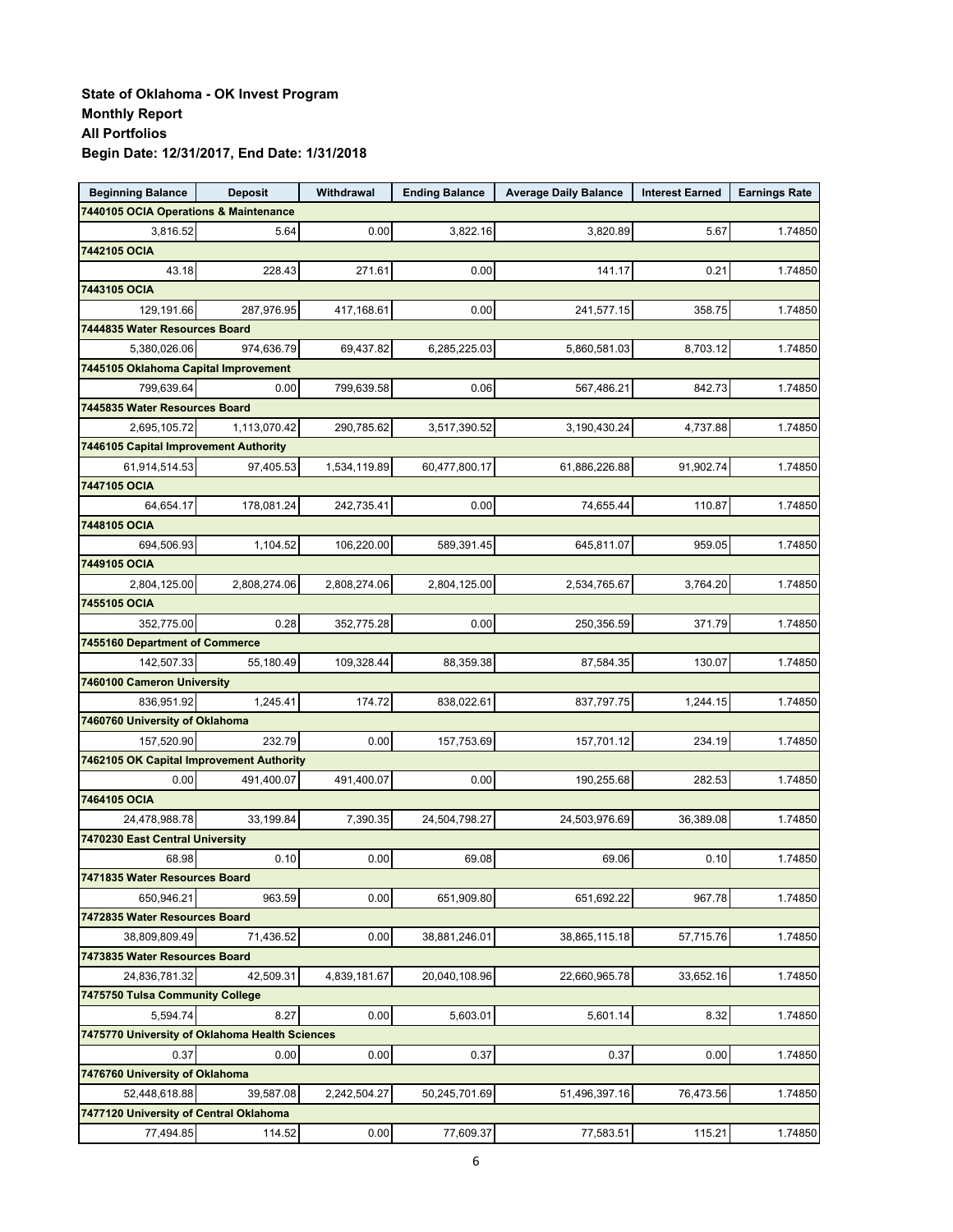| <b>Beginning Balance</b>                       | <b>Deposit</b> | Withdrawal   | <b>Ending Balance</b> | <b>Average Daily Balance</b> | <b>Interest Earned</b> | <b>Earnings Rate</b> |
|------------------------------------------------|----------------|--------------|-----------------------|------------------------------|------------------------|----------------------|
| 7480230 East Central University                |                |              |                       |                              |                        |                      |
| 422.08                                         | 0.62           | 0.00         | 422.70                | 422.56                       | 0.63                   | 1.74850              |
| 7481230 East Central University                |                |              |                       |                              |                        |                      |
| 24.96                                          | 0.04           | 0.00         | 25.00                 | 24.99                        | 0.04                   | 1.74850              |
| 7481633 Oklahoma City Community College        |                |              |                       |                              |                        |                      |
| 0.03                                           | 0.00           | 0.00         | 0.03                  | 0.03                         | 0.00                   | 1.74850              |
| 7482105 OCIA                                   |                |              |                       |                              |                        |                      |
| 0.00                                           | 1,247,668.98   | 1,247,668.98 | 0.00                  | 483,060.80                   | 717.36                 | 1.74850              |
| 7483633 OCCC 2010 Bond                         |                |              |                       |                              |                        |                      |
| 0.06                                           | 0.00           | 0.00         | 0.06                  | 0.06                         | 0.00                   | 1.74850              |
| 7486010 Oklahoma State University              |                |              |                       |                              |                        |                      |
| 1,922,696.18                                   | 2,842.58       | 35.74        | 1,925,503.02          | 1,924,863.45                 | 2,858.47               | 1.74850              |
| 7488105 OCIA                                   |                |              |                       |                              |                        |                      |
| 326,447.18                                     | 993,110.27     | 851,800.41   | 467,757.04            | 496,181.18                   | 736.84                 | 1.74850              |
| 7489105 OCIA                                   |                |              |                       |                              |                        |                      |
| 67.80                                          | 269.29         | 337.09       | 0.00                  | 178.42                       | 0.26                   | 1.74850              |
| 7516410 Commissioners of the Land Office       |                |              |                       |                              |                        |                      |
| 0.60                                           | 0.00           | 0.00         | 0.60                  | 0.60                         | 0.00                   | 1.74850              |
| 7517410 - Commissioners of the Land Office     |                |              |                       |                              |                        |                      |
| 806,134.24                                     | 0.00           | 1,372.07     | 804,762.17            | 804,939.21                   | 1,195.36               | 1.74850              |
| 7518410 Commissioners of the Land Office       |                |              |                       |                              |                        |                      |
| 5,054,403.57                                   | 0.00           | 607,907.92   | 4,446,495.65          | 4,758,894.29                 | 7,067.09               | 1.74850              |
| 7600010 Oklahoma State University              |                |              |                       |                              |                        |                      |
| 5,816,457.65                                   | 597,390.00     | 131,699.09   | 6,282,148.56          | 5,845,941.58                 | 8,681.38               | 1.74850              |
| 7600120 University of Central Oklahoma         |                |              |                       |                              |                        |                      |
| 4,571,799.82                                   | 80,426.38      | 56,197.32    | 4,596,028.88          | 4,571,024.83                 | 6,788.10               | 1.74850              |
| 7600150 University of Science & Arts           |                |              |                       |                              |                        |                      |
| 636,548.25                                     | 74,679.12      | 269,197.05   | 442,030.32            | 482,529.73                   | 716.57                 | 1.74850              |
| 7600230 East Central University                |                |              |                       |                              |                        |                      |
| 1,147,660.81                                   | 75,389.50      | 50,182.11    | 1,172,868.20          | 1,145,186.21                 | 1,700.63               | 1.74850              |
| 7600420 Langston University                    |                |              |                       |                              |                        |                      |
| 1,077,176.24                                   | 67,911.74      | 37,035.21    | 1,108,052.77          | 1,083,795.86                 | 1,609.47               | 1.74850              |
| 7600485 Northeastern State University          |                |              |                       |                              |                        |                      |
| 2,067,716.05                                   | 73,751.00      | 16,594.76    | 2,124,872.29          | 2,076,256.63                 | 3,083.30               | 1.74850              |
| 7600490 Northern Oklahoma College              |                |              |                       |                              |                        |                      |
| 508,395.75                                     | 88,718.51      | 70,985.34    | 526,128.92            | 489,117.77                   | 726.35                 | 1.74850              |
| 7600505 Northwestern Oklahoma State University |                |              |                       |                              |                        |                      |
| 1,323,203.31                                   | 75,732.09      | 5,739.54     | 1,393,195.86          | 1,337,291.79                 | 1.985.91               | 1.74850              |
| 7600530 Panhandle State University             |                |              |                       |                              |                        |                      |
| 544,539.62                                     | 31,398.27      | 68,888.15    | 507,049.74            | 499,177.52                   | 741.29                 | 1.74850              |
| 7600660 Southeastern Oklahoma State Unversity  |                |              |                       |                              |                        |                      |
| 501,822.12                                     | 74,443.14      | 103,404.11   | 472,861.15            | 442,292.24                   | 656.82                 | 1.74850              |
| 7600665 Southwestern Oklahoma State University |                |              |                       |                              |                        |                      |
| 2,831,071.89                                   | 77,428.42      | 509,128.02   | 2,399,372.29          | 2,611,308.21                 | 3,877.86               | 1.74850              |
| 7600760 University of Oklahoma                 |                |              |                       |                              |                        |                      |
| 5,474,863.72                                   | 604,881.69     | 1,993,680.27 | 4,086,065.14          | 4,634,984.71                 | 6,883.08               | 1.74850              |
| 7650010 Oklahoma State University              |                |              |                       |                              |                        |                      |
| 5,055,809.46                                   | 279,298.53     | 0.00         | 5,335,107.99          | 5,122,891.90                 | 7,607.63               | 1.74850              |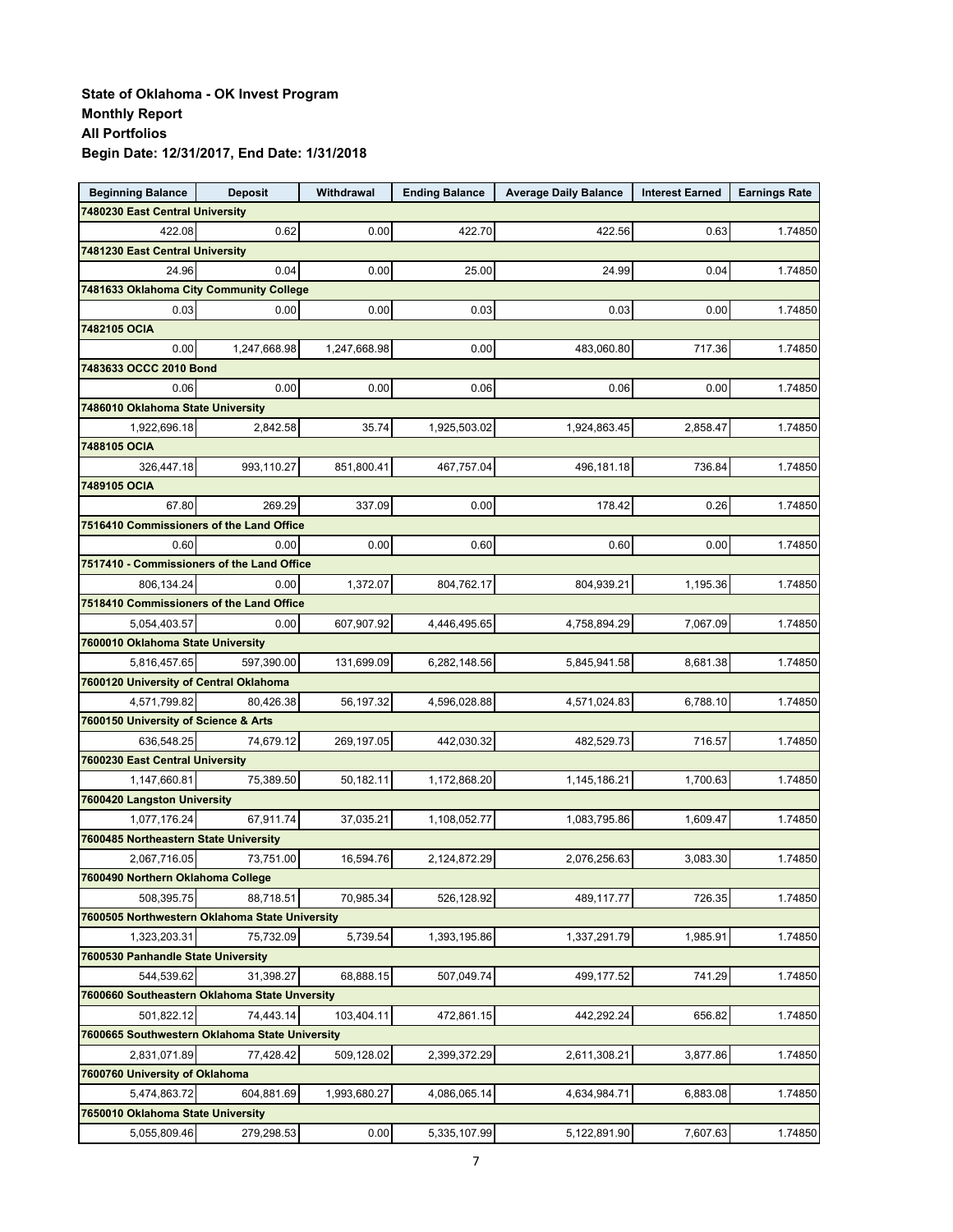| <b>Beginning Balance</b>                                | <b>Deposit</b> | Withdrawal    | <b>Ending Balance</b> | <b>Average Daily Balance</b> | <b>Interest Earned</b> | <b>Earnings Rate</b> |
|---------------------------------------------------------|----------------|---------------|-----------------------|------------------------------|------------------------|----------------------|
| 7650120 University of Central Oklahoma                  |                |               |                       |                              |                        |                      |
| 1,586,389.59                                            | 49,107.70      | 165,888.00    | 1,469,609.29          | 1,481,024.10                 | 2,199.36               | 1.74850              |
| 7650150 University of Science & Arts                    |                |               |                       |                              |                        |                      |
| 230,428.81                                              | 47,105.89      | 12,868.14     | 264,666.56            | 233,108.40                   | 346.17                 | 1.74850              |
| 7650230 East Central University                         |                |               |                       |                              |                        |                      |
| 2,174,218.11                                            | 49,977.95      | 12,594.23     | 2,211,601.83          | 2,182,957.02                 | 3,241.75               | 1.74850              |
| 7650420 Langston University                             |                |               |                       |                              |                        |                      |
| 1,309,286.95                                            | 332,590.65     | 81,552.72     | 1,560,324.88          | 1,362,831.88                 | 2,023.84               | 1.74850              |
| 7650485 Northeastern State University                   |                |               |                       |                              |                        |                      |
| 700,808.33                                              | 47,802.54      | 62,883.76     | 685,727.11            | 695,373.15                   | 1,032.65               | 1.74850              |
| 7650490 Northern Oklahoma College                       |                |               |                       |                              |                        |                      |
| 3,719,608.77                                            | 263,366.83     | 138,805.60    | 3,844,170.00          | 3,682,843.90                 | 5,469.12               | 1.74850              |
| 7650505 Northwestern Oklahoma State University          |                |               |                       |                              |                        |                      |
| 677,669.95                                              | 47,772.31      | 18,988.60     | 706,453.66            | 674,909.26                   | 1,002.26               | 1.74850              |
| 7650530 Panhandle State University                      |                |               |                       |                              |                        |                      |
| 344,956.23                                              | 47,277.42      | 27,563.30     | 364,670.35            | 339,431.39                   | 504.06                 | 1.74850              |
| 7650660 Southeastern Oklahoma State Unversity           |                |               |                       |                              |                        |                      |
| 128,368.13                                              | 46,963.19      | 42,915.80     | 132,415.52            | 107,228.59                   | 159.24                 | 1.74850              |
| 7650665 Southwestern Oklahoma State University          |                |               |                       |                              |                        |                      |
| 895,033.14                                              | 48,085.99      | 0.00          | 943,119.13            | 906,603.62                   | 1,346.33               | 1.74850              |
| 7650760 University of Oklahoma                          |                |               |                       |                              |                        |                      |
| 2,064,490.55                                            | 517,652.43     | 411,782.50    | 2,170,360.48          | 2,050,044.62                 | 3,044.37               | 1.74850              |
| 7700040 Department of Agriculture                       |                |               |                       |                              |                        |                      |
| 10,405,053.55                                           | 15,376.89      | 0.00          | 10,420,430.44         | 10,416,958.24                | 15,469.47              | 1.74850              |
| 7700041 Western Oklahoma State College                  |                |               |                       |                              |                        |                      |
| 1,118,632.39                                            | 604,934.83     | 617,363.41    | 1,106,203.81          | 1,098,635.90                 | 1,631.50               | 1.74850              |
| 7700131 Department of Corrections                       |                |               |                       |                              |                        |                      |
| 20,386,500.80                                           | 1,466,037.14   | 1,430,902.24  | 20,421,635.70         | 20,213,498.80                | 30,017.60              | 1.74850              |
| 7700240 Eastern Oklahoma State College                  |                |               |                       |                              |                        |                      |
| 404,421.40                                              | 136,544.91     | 210,379.61    | 330,586.70            | 367,513.04                   | 545.77                 | 1.74850              |
| 7700340 State Health Department                         |                |               |                       |                              |                        |                      |
| 0.00                                                    | 1,729,897.05   | 1,729,897.05  | 0.00                  | 334,047.45                   | 496.07                 | 1.74850              |
| 7700461 Rogers State College                            |                |               |                       |                              |                        |                      |
| 5,702,720.42                                            | 1,597,989.71   | 871,985.52    | 6,428,724.61          | 5,711,670.25                 | 8,481.99               | 1.74850              |
| 7700490 Northern Oklahoma College                       |                |               |                       |                              |                        |                      |
|                                                         |                | 510,431.67    | 2,903,870.04          | 2,769,568.80                 |                        | 1.74850              |
| 2,703,405.26<br>7700606 Ardmore Higher Education Center | 710,896.45     |               |                       |                              | 4,112.89               |                      |
| 290,842.22                                              | 431.26         | 2,981.63      | 288,291.85            | 289,955.63                   | 430.59                 |                      |
| 7700633 Oklahoma City Community College                 |                |               |                       |                              |                        | 1.74850              |
|                                                         |                |               |                       |                              |                        |                      |
| 7,984,301.91                                            | 1,070,424.87   | 3,244,378.23  | 5,810,348.55          | 6,697,234.79                 | 9,945.58               | 1.74850              |
| 7700660 Southeastern Oklahoma State University          |                |               |                       |                              |                        |                      |
| 4,869,904.47                                            | 2,517,108.57   | 1,630,929.82  | 5,756,083.22          | 5,377,967.09                 | 7,986.43               | 1.74850              |
| 7700760 University of Oklahoma                          |                |               |                       |                              |                        |                      |
| 41,705,650.15                                           | 81,966,141.49  | 24,694,290.86 | 98,977,500.78         | 57,326,117.49                | 85,130.86              | 1.74850              |
| 7700830 Department of Human Services                    |                |               |                       |                              |                        |                      |
| 1,694,673.93                                            | 486,443.85     | 587,847.90    | 1,593,269.88          | 1,787,967.55                 | 2,655.18               | 1.74850              |
| 7701010 Oklahoma State University                       |                |               |                       |                              |                        |                      |
| 6,541,504.90                                            | 36,634,331.39  | 32,917,100.96 | 10,258,735.33         | 8,971,226.46                 | 13,322.52              | 1.74850              |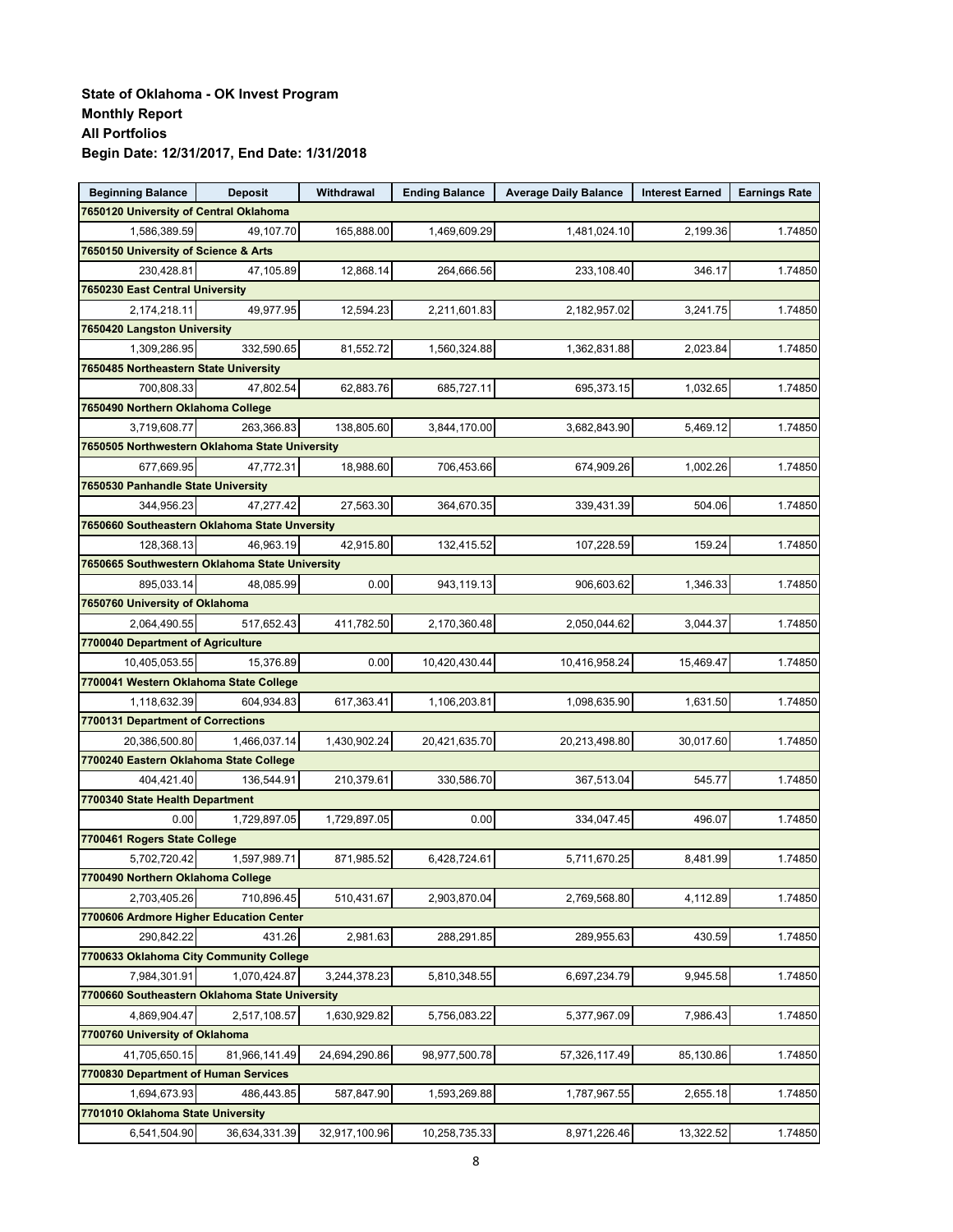| <b>Beginning Balance</b>                        | <b>Deposit</b> | Withdrawal    | <b>Ending Balance</b> | <b>Average Daily Balance</b> | <b>Interest Earned</b> | <b>Earnings Rate</b> |
|-------------------------------------------------|----------------|---------------|-----------------------|------------------------------|------------------------|----------------------|
| 7701091 Building Bond Commission Administrative |                |               |                       |                              |                        |                      |
| 2.87                                            | 0.00           | 0.00          | 2.87                  | 2.87                         | 0.00                   | 1.74850              |
| 7701150 University of Science & Arts            |                |               |                       |                              |                        |                      |
| 3,132,854.34                                    | 648,986.82     | 1,808,491.51  | 1,973,349.65          | 3,123,899.43                 | 4,639.08               | 1.74850              |
| 7701165 Connors State College                   |                |               |                       |                              |                        |                      |
| 143,751.51                                      | 205,604.90     | 280,351.22    | 69,005.19             | 100,061.57                   | 148.59                 | 1.74850              |
| 7701400 Office of Juvenile Affairs              |                |               |                       |                              |                        |                      |
| 366.361.10                                      | 12,519.37      | 0.00          | 378,880.47            | 372,963.62                   | 553.86                 | 1.74850              |
| 7701480 Northeasten Oklahoma A&M College        |                |               |                       |                              |                        |                      |
| 989,488.66                                      | 537,061.29     | 582,219.74    | 944,330.21            | 793,381.79                   | 1,178.19               | 1.74850              |
| 7701605 Regents for Higher Education            |                |               |                       |                              |                        |                      |
| 37,252,286.87                                   | 767,444.71     | 1,322,755.84  | 36,696,975.74         | 36,588,203.58                | 54,334.48              | 1.74850              |
| 7701650 Department of Veteran Affairs           |                |               |                       |                              |                        |                      |
| 332,239.64                                      | 86,127.37      | 119,821.11    | 298,545.90            | 318,921.20                   | 473.61                 | 1.74850              |
| 7701750 Tulsa Community College                 |                |               |                       |                              |                        |                      |
| 0.00                                            | 0.74           | 0.74          | 0.00                  | 0.41                         | 0.00                   | 1.74850              |
| 7701770 OUHSC                                   |                |               |                       |                              |                        |                      |
| 386,459,406.67                                  | 61,889,857.48  | 48,752,140.18 | 399,597,123.97        | 397,401,744.02               | 590,152.48             | 1.74850              |
| 7701805 Department of Rehabilitation Services   |                |               |                       |                              |                        |                      |
| 167,341.24                                      | 24,802.22      | 10,278.38     | 181,865.08            | 165,044.23                   | 245.10                 | 1.74850              |
| 7701865 Workers Compensation Commission         |                |               |                       |                              |                        |                      |
| 7,136,992.41                                    | 11,205.05      | 12,537.30     | 7,135,660.16          | 7,137,663.65                 | 10,599.63              | 1.74850              |
| 7702120 University of Central Oklahoma          |                |               |                       |                              |                        |                      |
| 30,701,434.19                                   | 735,796.42     | 5,658,672.04  | 25,778,558.57         | 27,712,060.23                | 41,153.17              | 1.74850              |
| 7702650 Department of Veteran Affairs           |                |               |                       |                              |                        |                      |
| 249,416.82                                      | 172,025.50     | 110,286.43    | 311,155.89            | 283,776.56                   | 421.42                 | 1.74850              |
| 7703650 Department of Veteran Affairs           |                |               |                       |                              |                        |                      |
| 314,904.03                                      | 139,165.97     | 116,949.39    | 337,120.61            | 342,967.72                   | 509.32                 | 1.74850              |
| 7704650 Department of Veteran Affairs           |                |               |                       |                              |                        |                      |
| 472,694.94                                      | 97,338.38      | 120,132.42    | 449,900.90            | 471,351.84                   | 699.97                 | 1.74850              |
| 7704865 Workers Compensation Commission         |                |               |                       |                              |                        |                      |
| 28,403.76                                       | 41.98          | 0.00          | 28,445.74             | 28,436.26                    | 42.23                  | 1.74850              |
| 7705505 Northwestern Oklahoma State University  |                |               |                       |                              |                        |                      |
| 717,807.86                                      | 846,458.72     | 261,987.50    | 1,302,279.08          | 1,348,617.32                 | 2,002.73               | 1.74850              |
| 7705650 Department of Veteran Affairs           |                |               |                       |                              |                        |                      |
| 188,537.50                                      | 73,610.56      | 75,811.05     | 186,337.01            | 200,518.85                   | 297.78                 | 1.74850              |
| 7705675 Self Insurance Guaranty Fund            |                |               |                       |                              |                        |                      |
| 1,322,525.90                                    | 3,194.10       | 11,739.27     | 1,313,980.73          | 1,317,796.79                 | 1,956.96               | 1.74850              |
| 7705865 Workers Compensation Commission         |                |               |                       |                              |                        |                      |
| 35,896.21                                       | 238,065.40     | 0.00          | 273,961.61            | 220,204.91                   | 327.01                 | 1.74850              |
| 7706452 CMHC, Rep payee account                 |                |               |                       |                              |                        |                      |
| 10,553.17                                       | 10,954.41      | 18,748.72     | 2,758.86              | 9,811.94                     | 14.57                  | 1.74850              |
| 7706650 Department of Veteran Affairs           |                |               |                       |                              |                        |                      |
| 100,605.63                                      | 23,538.67      | 30,420.06     | 93,724.24             | 96,146.04                    | 142.78                 | 1.74850              |
| 7706865 OK Workers Comp Commission              |                |               |                       |                              |                        |                      |
| 319,349.30                                      | 471.94         | 0.00          | 319,821.24            | 319,714.67                   | 474.79                 | 1.74850              |
| 7707452 CMHC, Rep payee account                 |                |               |                       |                              |                        |                      |
| 38,151.75                                       | 51,225.38      | 39,831.60     | 49,545.53             | 56,839.85                    | 84.41                  | 1.74850              |
|                                                 |                |               |                       |                              |                        |                      |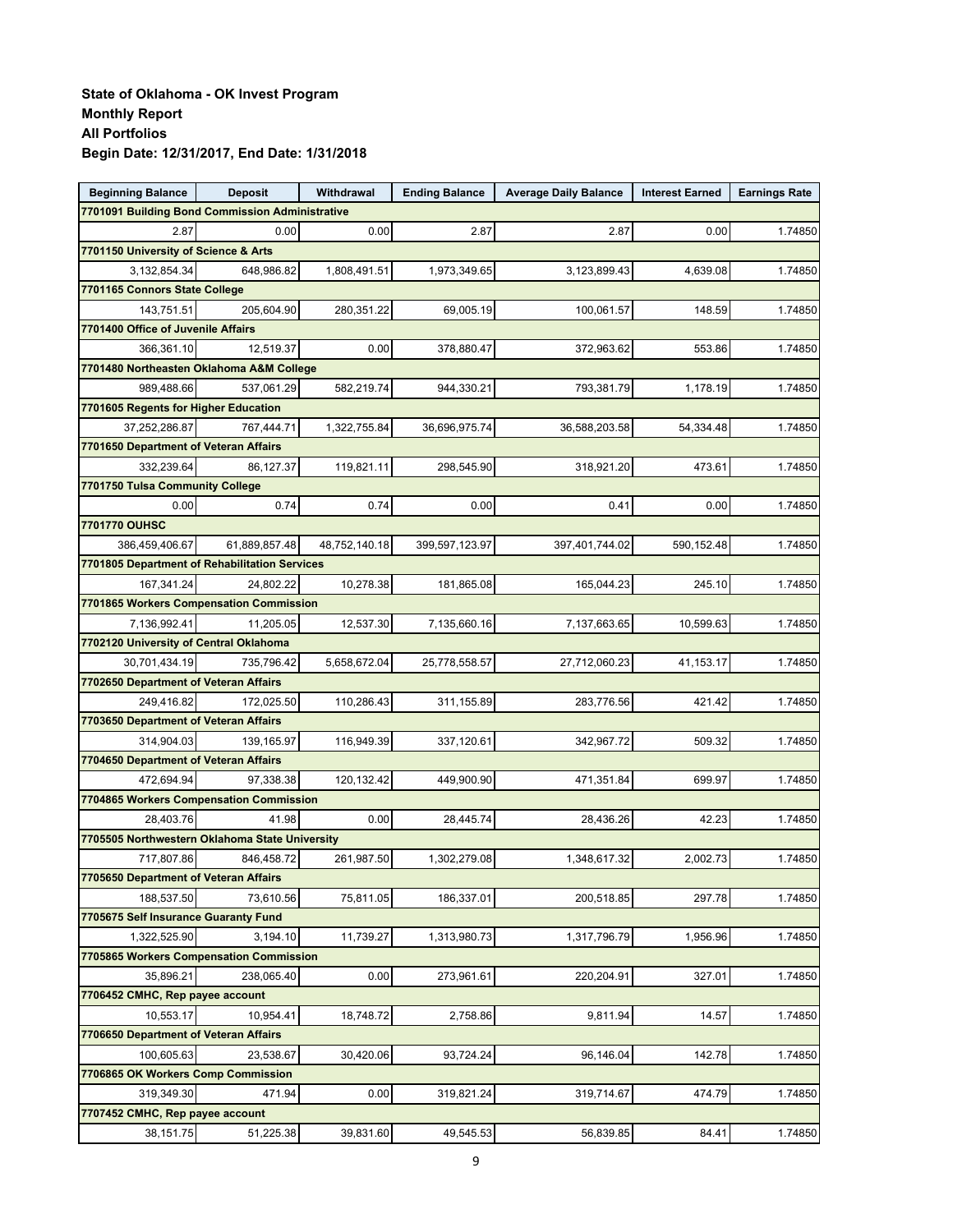| 7707605 Regents for Higher Education<br>1,245,031.85<br>1,697,159.95<br>5,948,349.73<br>6,400,477.83<br>5,880,814.03<br>8,733.17<br>1.74850<br>7707650 Department of Veteran Affairs<br>289,139.64<br>49,871.67<br>293,789.25<br>436.29<br>53,319.75<br>292,587.72<br>1.74850<br>7707865 OK Workers Comp Commission<br>70,027.29<br>0.00<br>70,107.41<br>103.49<br>70,130.78<br>104.11<br>1.74850<br>7708108 Carl Albert State College<br>502,474.58<br>5,439,337.83<br>248.789.57<br>5,374,947.46<br>7,981.94<br>1.74850<br>5,185,652.82<br>7708605 Regents for Higher Education<br>28.491.25<br>46.16<br>4,558.33<br>23,979.08<br>27,497.69<br>40.83<br>1.74850<br>7709605 Regents for Higher Education<br>0.00<br>53,941.30<br>548,764.83<br>602,706.13<br>451,252.33<br>670.12<br>1.74850<br>7710350 Oklahoma Historical Society<br>1,204,427.50<br>0.00<br>1,790.65<br>1.74850<br>1,779.94<br>1,206,207.44<br>1,205,805.52<br>7710452 Oklahoma Department of Mental Health<br>0.00<br>891,851.36<br>22,996.79<br>914,848.15<br>904,815.59<br>1,343.68<br>1.74850<br>7710605 Regents for Higher Education<br>0.00<br>1,701,133.05<br>1,806,449.76<br>1,777,863.66<br>2,640.18<br>1.74850<br>105.316.71<br>7711185 Corporation Commission<br>70,080,188.44<br>338,668.04<br>70,787,573.97<br>70,835,138.98<br>105,192.12<br>1.74850<br>1,046,053.57<br>7711420 Langston University<br>8,889,272.31<br>119.935.83<br>700,016.14<br>8,309,192.00<br>8,568,976.58<br>12,725.16<br>1.74850<br>7711452 Griffin Memorial Hospital Rep Payee<br>39,627.03<br>588.18<br>1,706.24<br>38,427.65<br>57.07<br>1.74850<br>38,508.97<br>7711605 Regents for Higher Education<br>0.00<br>809,072.20<br>1,195.67<br>810,267.87<br>809,997.88<br>1,202.87<br>1.74850<br>7712605 Regents for Higher Education<br>0.00<br>144,778.40<br>213.96<br>144,992.36<br>144,944.05<br>215.25<br>1.74850<br>7713605 Regents for Higher Education<br>0.00<br>1,921,204.32<br>2,852.09<br>1.74850<br>1,918,369.30<br>2,835.02<br>1,920,564.15<br>7714605 Regents for Higher Education<br>11,844,848.57<br>177,577.69<br>30,000.00<br>11,992,426.26<br>11,953,555.23<br>17,751.36<br>1.74850<br>7715605 Regents for Higher Education<br>0.00<br>680.54<br>1.74850<br>457,743.95<br>676.47<br>458,420.42<br>458,267.67<br>7718605 Regents for Higher Education<br>1,653,498.01<br>6,852,763.46<br>6,348,410.00<br>9,427.56<br>1.74850<br>6,821,919.36<br>1,684,342.11<br>7719605 Regents for Higher Education<br>0.00<br>34.078.56<br>70.34<br>34,148.90<br>34,133.02<br>50.69<br>1.74850<br>7723623 Seminole State College<br>349,089.80<br>406,740.21<br>288,276.72<br>428.10<br>1.74850<br>445,430.31<br>387,779.90<br>7725100 Cameron University<br>350,964.40<br>554,622.48<br>3,475,787.07<br>3,272,128.99<br>3,436,877.27<br>5,103.86<br>1.74850<br>7730230 East Central University<br>9,667,552.82<br>502,167.00<br>536,561.72<br>14,240.71<br>9,633,158.10<br>9,589,524.91<br>1.74850<br>7730830 Department of Human Services<br>227.25<br>149,594.96<br>7,550.36<br>6,669.85<br>148,714.45<br>153,024.79<br>1.74850<br>7740605 Regents for Higher Education | <b>Beginning Balance</b> | <b>Deposit</b> | Withdrawal   | <b>Ending Balance</b> | <b>Average Daily Balance</b> | <b>Interest Earned</b> | <b>Earnings Rate</b> |
|------------------------------------------------------------------------------------------------------------------------------------------------------------------------------------------------------------------------------------------------------------------------------------------------------------------------------------------------------------------------------------------------------------------------------------------------------------------------------------------------------------------------------------------------------------------------------------------------------------------------------------------------------------------------------------------------------------------------------------------------------------------------------------------------------------------------------------------------------------------------------------------------------------------------------------------------------------------------------------------------------------------------------------------------------------------------------------------------------------------------------------------------------------------------------------------------------------------------------------------------------------------------------------------------------------------------------------------------------------------------------------------------------------------------------------------------------------------------------------------------------------------------------------------------------------------------------------------------------------------------------------------------------------------------------------------------------------------------------------------------------------------------------------------------------------------------------------------------------------------------------------------------------------------------------------------------------------------------------------------------------------------------------------------------------------------------------------------------------------------------------------------------------------------------------------------------------------------------------------------------------------------------------------------------------------------------------------------------------------------------------------------------------------------------------------------------------------------------------------------------------------------------------------------------------------------------------------------------------------------------------------------------------------------------------------------------------------------------------------------------------------------------------------------------------------------------------------------------------------------------------------------------------------------------------------------------------------------------------------------------------------------------------------------------------------------------------------------------------------------------------------------|--------------------------|----------------|--------------|-----------------------|------------------------------|------------------------|----------------------|
|                                                                                                                                                                                                                                                                                                                                                                                                                                                                                                                                                                                                                                                                                                                                                                                                                                                                                                                                                                                                                                                                                                                                                                                                                                                                                                                                                                                                                                                                                                                                                                                                                                                                                                                                                                                                                                                                                                                                                                                                                                                                                                                                                                                                                                                                                                                                                                                                                                                                                                                                                                                                                                                                                                                                                                                                                                                                                                                                                                                                                                                                                                                                          |                          |                |              |                       |                              |                        |                      |
|                                                                                                                                                                                                                                                                                                                                                                                                                                                                                                                                                                                                                                                                                                                                                                                                                                                                                                                                                                                                                                                                                                                                                                                                                                                                                                                                                                                                                                                                                                                                                                                                                                                                                                                                                                                                                                                                                                                                                                                                                                                                                                                                                                                                                                                                                                                                                                                                                                                                                                                                                                                                                                                                                                                                                                                                                                                                                                                                                                                                                                                                                                                                          |                          |                |              |                       |                              |                        |                      |
|                                                                                                                                                                                                                                                                                                                                                                                                                                                                                                                                                                                                                                                                                                                                                                                                                                                                                                                                                                                                                                                                                                                                                                                                                                                                                                                                                                                                                                                                                                                                                                                                                                                                                                                                                                                                                                                                                                                                                                                                                                                                                                                                                                                                                                                                                                                                                                                                                                                                                                                                                                                                                                                                                                                                                                                                                                                                                                                                                                                                                                                                                                                                          |                          |                |              |                       |                              |                        |                      |
|                                                                                                                                                                                                                                                                                                                                                                                                                                                                                                                                                                                                                                                                                                                                                                                                                                                                                                                                                                                                                                                                                                                                                                                                                                                                                                                                                                                                                                                                                                                                                                                                                                                                                                                                                                                                                                                                                                                                                                                                                                                                                                                                                                                                                                                                                                                                                                                                                                                                                                                                                                                                                                                                                                                                                                                                                                                                                                                                                                                                                                                                                                                                          |                          |                |              |                       |                              |                        |                      |
|                                                                                                                                                                                                                                                                                                                                                                                                                                                                                                                                                                                                                                                                                                                                                                                                                                                                                                                                                                                                                                                                                                                                                                                                                                                                                                                                                                                                                                                                                                                                                                                                                                                                                                                                                                                                                                                                                                                                                                                                                                                                                                                                                                                                                                                                                                                                                                                                                                                                                                                                                                                                                                                                                                                                                                                                                                                                                                                                                                                                                                                                                                                                          |                          |                |              |                       |                              |                        |                      |
|                                                                                                                                                                                                                                                                                                                                                                                                                                                                                                                                                                                                                                                                                                                                                                                                                                                                                                                                                                                                                                                                                                                                                                                                                                                                                                                                                                                                                                                                                                                                                                                                                                                                                                                                                                                                                                                                                                                                                                                                                                                                                                                                                                                                                                                                                                                                                                                                                                                                                                                                                                                                                                                                                                                                                                                                                                                                                                                                                                                                                                                                                                                                          |                          |                |              |                       |                              |                        |                      |
|                                                                                                                                                                                                                                                                                                                                                                                                                                                                                                                                                                                                                                                                                                                                                                                                                                                                                                                                                                                                                                                                                                                                                                                                                                                                                                                                                                                                                                                                                                                                                                                                                                                                                                                                                                                                                                                                                                                                                                                                                                                                                                                                                                                                                                                                                                                                                                                                                                                                                                                                                                                                                                                                                                                                                                                                                                                                                                                                                                                                                                                                                                                                          |                          |                |              |                       |                              |                        |                      |
|                                                                                                                                                                                                                                                                                                                                                                                                                                                                                                                                                                                                                                                                                                                                                                                                                                                                                                                                                                                                                                                                                                                                                                                                                                                                                                                                                                                                                                                                                                                                                                                                                                                                                                                                                                                                                                                                                                                                                                                                                                                                                                                                                                                                                                                                                                                                                                                                                                                                                                                                                                                                                                                                                                                                                                                                                                                                                                                                                                                                                                                                                                                                          |                          |                |              |                       |                              |                        |                      |
|                                                                                                                                                                                                                                                                                                                                                                                                                                                                                                                                                                                                                                                                                                                                                                                                                                                                                                                                                                                                                                                                                                                                                                                                                                                                                                                                                                                                                                                                                                                                                                                                                                                                                                                                                                                                                                                                                                                                                                                                                                                                                                                                                                                                                                                                                                                                                                                                                                                                                                                                                                                                                                                                                                                                                                                                                                                                                                                                                                                                                                                                                                                                          |                          |                |              |                       |                              |                        |                      |
|                                                                                                                                                                                                                                                                                                                                                                                                                                                                                                                                                                                                                                                                                                                                                                                                                                                                                                                                                                                                                                                                                                                                                                                                                                                                                                                                                                                                                                                                                                                                                                                                                                                                                                                                                                                                                                                                                                                                                                                                                                                                                                                                                                                                                                                                                                                                                                                                                                                                                                                                                                                                                                                                                                                                                                                                                                                                                                                                                                                                                                                                                                                                          |                          |                |              |                       |                              |                        |                      |
|                                                                                                                                                                                                                                                                                                                                                                                                                                                                                                                                                                                                                                                                                                                                                                                                                                                                                                                                                                                                                                                                                                                                                                                                                                                                                                                                                                                                                                                                                                                                                                                                                                                                                                                                                                                                                                                                                                                                                                                                                                                                                                                                                                                                                                                                                                                                                                                                                                                                                                                                                                                                                                                                                                                                                                                                                                                                                                                                                                                                                                                                                                                                          |                          |                |              |                       |                              |                        |                      |
|                                                                                                                                                                                                                                                                                                                                                                                                                                                                                                                                                                                                                                                                                                                                                                                                                                                                                                                                                                                                                                                                                                                                                                                                                                                                                                                                                                                                                                                                                                                                                                                                                                                                                                                                                                                                                                                                                                                                                                                                                                                                                                                                                                                                                                                                                                                                                                                                                                                                                                                                                                                                                                                                                                                                                                                                                                                                                                                                                                                                                                                                                                                                          |                          |                |              |                       |                              |                        |                      |
|                                                                                                                                                                                                                                                                                                                                                                                                                                                                                                                                                                                                                                                                                                                                                                                                                                                                                                                                                                                                                                                                                                                                                                                                                                                                                                                                                                                                                                                                                                                                                                                                                                                                                                                                                                                                                                                                                                                                                                                                                                                                                                                                                                                                                                                                                                                                                                                                                                                                                                                                                                                                                                                                                                                                                                                                                                                                                                                                                                                                                                                                                                                                          |                          |                |              |                       |                              |                        |                      |
|                                                                                                                                                                                                                                                                                                                                                                                                                                                                                                                                                                                                                                                                                                                                                                                                                                                                                                                                                                                                                                                                                                                                                                                                                                                                                                                                                                                                                                                                                                                                                                                                                                                                                                                                                                                                                                                                                                                                                                                                                                                                                                                                                                                                                                                                                                                                                                                                                                                                                                                                                                                                                                                                                                                                                                                                                                                                                                                                                                                                                                                                                                                                          |                          |                |              |                       |                              |                        |                      |
|                                                                                                                                                                                                                                                                                                                                                                                                                                                                                                                                                                                                                                                                                                                                                                                                                                                                                                                                                                                                                                                                                                                                                                                                                                                                                                                                                                                                                                                                                                                                                                                                                                                                                                                                                                                                                                                                                                                                                                                                                                                                                                                                                                                                                                                                                                                                                                                                                                                                                                                                                                                                                                                                                                                                                                                                                                                                                                                                                                                                                                                                                                                                          |                          |                |              |                       |                              |                        |                      |
|                                                                                                                                                                                                                                                                                                                                                                                                                                                                                                                                                                                                                                                                                                                                                                                                                                                                                                                                                                                                                                                                                                                                                                                                                                                                                                                                                                                                                                                                                                                                                                                                                                                                                                                                                                                                                                                                                                                                                                                                                                                                                                                                                                                                                                                                                                                                                                                                                                                                                                                                                                                                                                                                                                                                                                                                                                                                                                                                                                                                                                                                                                                                          |                          |                |              |                       |                              |                        |                      |
|                                                                                                                                                                                                                                                                                                                                                                                                                                                                                                                                                                                                                                                                                                                                                                                                                                                                                                                                                                                                                                                                                                                                                                                                                                                                                                                                                                                                                                                                                                                                                                                                                                                                                                                                                                                                                                                                                                                                                                                                                                                                                                                                                                                                                                                                                                                                                                                                                                                                                                                                                                                                                                                                                                                                                                                                                                                                                                                                                                                                                                                                                                                                          |                          |                |              |                       |                              |                        |                      |
|                                                                                                                                                                                                                                                                                                                                                                                                                                                                                                                                                                                                                                                                                                                                                                                                                                                                                                                                                                                                                                                                                                                                                                                                                                                                                                                                                                                                                                                                                                                                                                                                                                                                                                                                                                                                                                                                                                                                                                                                                                                                                                                                                                                                                                                                                                                                                                                                                                                                                                                                                                                                                                                                                                                                                                                                                                                                                                                                                                                                                                                                                                                                          |                          |                |              |                       |                              |                        |                      |
|                                                                                                                                                                                                                                                                                                                                                                                                                                                                                                                                                                                                                                                                                                                                                                                                                                                                                                                                                                                                                                                                                                                                                                                                                                                                                                                                                                                                                                                                                                                                                                                                                                                                                                                                                                                                                                                                                                                                                                                                                                                                                                                                                                                                                                                                                                                                                                                                                                                                                                                                                                                                                                                                                                                                                                                                                                                                                                                                                                                                                                                                                                                                          |                          |                |              |                       |                              |                        |                      |
|                                                                                                                                                                                                                                                                                                                                                                                                                                                                                                                                                                                                                                                                                                                                                                                                                                                                                                                                                                                                                                                                                                                                                                                                                                                                                                                                                                                                                                                                                                                                                                                                                                                                                                                                                                                                                                                                                                                                                                                                                                                                                                                                                                                                                                                                                                                                                                                                                                                                                                                                                                                                                                                                                                                                                                                                                                                                                                                                                                                                                                                                                                                                          |                          |                |              |                       |                              |                        |                      |
|                                                                                                                                                                                                                                                                                                                                                                                                                                                                                                                                                                                                                                                                                                                                                                                                                                                                                                                                                                                                                                                                                                                                                                                                                                                                                                                                                                                                                                                                                                                                                                                                                                                                                                                                                                                                                                                                                                                                                                                                                                                                                                                                                                                                                                                                                                                                                                                                                                                                                                                                                                                                                                                                                                                                                                                                                                                                                                                                                                                                                                                                                                                                          |                          |                |              |                       |                              |                        |                      |
|                                                                                                                                                                                                                                                                                                                                                                                                                                                                                                                                                                                                                                                                                                                                                                                                                                                                                                                                                                                                                                                                                                                                                                                                                                                                                                                                                                                                                                                                                                                                                                                                                                                                                                                                                                                                                                                                                                                                                                                                                                                                                                                                                                                                                                                                                                                                                                                                                                                                                                                                                                                                                                                                                                                                                                                                                                                                                                                                                                                                                                                                                                                                          |                          |                |              |                       |                              |                        |                      |
|                                                                                                                                                                                                                                                                                                                                                                                                                                                                                                                                                                                                                                                                                                                                                                                                                                                                                                                                                                                                                                                                                                                                                                                                                                                                                                                                                                                                                                                                                                                                                                                                                                                                                                                                                                                                                                                                                                                                                                                                                                                                                                                                                                                                                                                                                                                                                                                                                                                                                                                                                                                                                                                                                                                                                                                                                                                                                                                                                                                                                                                                                                                                          |                          |                |              |                       |                              |                        |                      |
|                                                                                                                                                                                                                                                                                                                                                                                                                                                                                                                                                                                                                                                                                                                                                                                                                                                                                                                                                                                                                                                                                                                                                                                                                                                                                                                                                                                                                                                                                                                                                                                                                                                                                                                                                                                                                                                                                                                                                                                                                                                                                                                                                                                                                                                                                                                                                                                                                                                                                                                                                                                                                                                                                                                                                                                                                                                                                                                                                                                                                                                                                                                                          |                          |                |              |                       |                              |                        |                      |
|                                                                                                                                                                                                                                                                                                                                                                                                                                                                                                                                                                                                                                                                                                                                                                                                                                                                                                                                                                                                                                                                                                                                                                                                                                                                                                                                                                                                                                                                                                                                                                                                                                                                                                                                                                                                                                                                                                                                                                                                                                                                                                                                                                                                                                                                                                                                                                                                                                                                                                                                                                                                                                                                                                                                                                                                                                                                                                                                                                                                                                                                                                                                          |                          |                |              |                       |                              |                        |                      |
|                                                                                                                                                                                                                                                                                                                                                                                                                                                                                                                                                                                                                                                                                                                                                                                                                                                                                                                                                                                                                                                                                                                                                                                                                                                                                                                                                                                                                                                                                                                                                                                                                                                                                                                                                                                                                                                                                                                                                                                                                                                                                                                                                                                                                                                                                                                                                                                                                                                                                                                                                                                                                                                                                                                                                                                                                                                                                                                                                                                                                                                                                                                                          |                          |                |              |                       |                              |                        |                      |
|                                                                                                                                                                                                                                                                                                                                                                                                                                                                                                                                                                                                                                                                                                                                                                                                                                                                                                                                                                                                                                                                                                                                                                                                                                                                                                                                                                                                                                                                                                                                                                                                                                                                                                                                                                                                                                                                                                                                                                                                                                                                                                                                                                                                                                                                                                                                                                                                                                                                                                                                                                                                                                                                                                                                                                                                                                                                                                                                                                                                                                                                                                                                          |                          |                |              |                       |                              |                        |                      |
|                                                                                                                                                                                                                                                                                                                                                                                                                                                                                                                                                                                                                                                                                                                                                                                                                                                                                                                                                                                                                                                                                                                                                                                                                                                                                                                                                                                                                                                                                                                                                                                                                                                                                                                                                                                                                                                                                                                                                                                                                                                                                                                                                                                                                                                                                                                                                                                                                                                                                                                                                                                                                                                                                                                                                                                                                                                                                                                                                                                                                                                                                                                                          |                          |                |              |                       |                              |                        |                      |
|                                                                                                                                                                                                                                                                                                                                                                                                                                                                                                                                                                                                                                                                                                                                                                                                                                                                                                                                                                                                                                                                                                                                                                                                                                                                                                                                                                                                                                                                                                                                                                                                                                                                                                                                                                                                                                                                                                                                                                                                                                                                                                                                                                                                                                                                                                                                                                                                                                                                                                                                                                                                                                                                                                                                                                                                                                                                                                                                                                                                                                                                                                                                          |                          |                |              |                       |                              |                        |                      |
|                                                                                                                                                                                                                                                                                                                                                                                                                                                                                                                                                                                                                                                                                                                                                                                                                                                                                                                                                                                                                                                                                                                                                                                                                                                                                                                                                                                                                                                                                                                                                                                                                                                                                                                                                                                                                                                                                                                                                                                                                                                                                                                                                                                                                                                                                                                                                                                                                                                                                                                                                                                                                                                                                                                                                                                                                                                                                                                                                                                                                                                                                                                                          |                          |                |              |                       |                              |                        |                      |
|                                                                                                                                                                                                                                                                                                                                                                                                                                                                                                                                                                                                                                                                                                                                                                                                                                                                                                                                                                                                                                                                                                                                                                                                                                                                                                                                                                                                                                                                                                                                                                                                                                                                                                                                                                                                                                                                                                                                                                                                                                                                                                                                                                                                                                                                                                                                                                                                                                                                                                                                                                                                                                                                                                                                                                                                                                                                                                                                                                                                                                                                                                                                          |                          |                |              |                       |                              |                        |                      |
|                                                                                                                                                                                                                                                                                                                                                                                                                                                                                                                                                                                                                                                                                                                                                                                                                                                                                                                                                                                                                                                                                                                                                                                                                                                                                                                                                                                                                                                                                                                                                                                                                                                                                                                                                                                                                                                                                                                                                                                                                                                                                                                                                                                                                                                                                                                                                                                                                                                                                                                                                                                                                                                                                                                                                                                                                                                                                                                                                                                                                                                                                                                                          |                          |                |              |                       |                              |                        |                      |
|                                                                                                                                                                                                                                                                                                                                                                                                                                                                                                                                                                                                                                                                                                                                                                                                                                                                                                                                                                                                                                                                                                                                                                                                                                                                                                                                                                                                                                                                                                                                                                                                                                                                                                                                                                                                                                                                                                                                                                                                                                                                                                                                                                                                                                                                                                                                                                                                                                                                                                                                                                                                                                                                                                                                                                                                                                                                                                                                                                                                                                                                                                                                          |                          |                |              |                       |                              |                        |                      |
|                                                                                                                                                                                                                                                                                                                                                                                                                                                                                                                                                                                                                                                                                                                                                                                                                                                                                                                                                                                                                                                                                                                                                                                                                                                                                                                                                                                                                                                                                                                                                                                                                                                                                                                                                                                                                                                                                                                                                                                                                                                                                                                                                                                                                                                                                                                                                                                                                                                                                                                                                                                                                                                                                                                                                                                                                                                                                                                                                                                                                                                                                                                                          |                          |                |              |                       |                              |                        |                      |
|                                                                                                                                                                                                                                                                                                                                                                                                                                                                                                                                                                                                                                                                                                                                                                                                                                                                                                                                                                                                                                                                                                                                                                                                                                                                                                                                                                                                                                                                                                                                                                                                                                                                                                                                                                                                                                                                                                                                                                                                                                                                                                                                                                                                                                                                                                                                                                                                                                                                                                                                                                                                                                                                                                                                                                                                                                                                                                                                                                                                                                                                                                                                          |                          |                |              |                       |                              |                        |                      |
|                                                                                                                                                                                                                                                                                                                                                                                                                                                                                                                                                                                                                                                                                                                                                                                                                                                                                                                                                                                                                                                                                                                                                                                                                                                                                                                                                                                                                                                                                                                                                                                                                                                                                                                                                                                                                                                                                                                                                                                                                                                                                                                                                                                                                                                                                                                                                                                                                                                                                                                                                                                                                                                                                                                                                                                                                                                                                                                                                                                                                                                                                                                                          |                          |                |              |                       |                              |                        |                      |
|                                                                                                                                                                                                                                                                                                                                                                                                                                                                                                                                                                                                                                                                                                                                                                                                                                                                                                                                                                                                                                                                                                                                                                                                                                                                                                                                                                                                                                                                                                                                                                                                                                                                                                                                                                                                                                                                                                                                                                                                                                                                                                                                                                                                                                                                                                                                                                                                                                                                                                                                                                                                                                                                                                                                                                                                                                                                                                                                                                                                                                                                                                                                          |                          |                |              |                       |                              |                        |                      |
|                                                                                                                                                                                                                                                                                                                                                                                                                                                                                                                                                                                                                                                                                                                                                                                                                                                                                                                                                                                                                                                                                                                                                                                                                                                                                                                                                                                                                                                                                                                                                                                                                                                                                                                                                                                                                                                                                                                                                                                                                                                                                                                                                                                                                                                                                                                                                                                                                                                                                                                                                                                                                                                                                                                                                                                                                                                                                                                                                                                                                                                                                                                                          |                          |                |              |                       |                              |                        |                      |
|                                                                                                                                                                                                                                                                                                                                                                                                                                                                                                                                                                                                                                                                                                                                                                                                                                                                                                                                                                                                                                                                                                                                                                                                                                                                                                                                                                                                                                                                                                                                                                                                                                                                                                                                                                                                                                                                                                                                                                                                                                                                                                                                                                                                                                                                                                                                                                                                                                                                                                                                                                                                                                                                                                                                                                                                                                                                                                                                                                                                                                                                                                                                          |                          |                |              |                       |                              |                        |                      |
|                                                                                                                                                                                                                                                                                                                                                                                                                                                                                                                                                                                                                                                                                                                                                                                                                                                                                                                                                                                                                                                                                                                                                                                                                                                                                                                                                                                                                                                                                                                                                                                                                                                                                                                                                                                                                                                                                                                                                                                                                                                                                                                                                                                                                                                                                                                                                                                                                                                                                                                                                                                                                                                                                                                                                                                                                                                                                                                                                                                                                                                                                                                                          |                          |                |              |                       |                              |                        |                      |
|                                                                                                                                                                                                                                                                                                                                                                                                                                                                                                                                                                                                                                                                                                                                                                                                                                                                                                                                                                                                                                                                                                                                                                                                                                                                                                                                                                                                                                                                                                                                                                                                                                                                                                                                                                                                                                                                                                                                                                                                                                                                                                                                                                                                                                                                                                                                                                                                                                                                                                                                                                                                                                                                                                                                                                                                                                                                                                                                                                                                                                                                                                                                          |                          |                |              |                       |                              |                        |                      |
|                                                                                                                                                                                                                                                                                                                                                                                                                                                                                                                                                                                                                                                                                                                                                                                                                                                                                                                                                                                                                                                                                                                                                                                                                                                                                                                                                                                                                                                                                                                                                                                                                                                                                                                                                                                                                                                                                                                                                                                                                                                                                                                                                                                                                                                                                                                                                                                                                                                                                                                                                                                                                                                                                                                                                                                                                                                                                                                                                                                                                                                                                                                                          |                          |                |              |                       |                              |                        |                      |
|                                                                                                                                                                                                                                                                                                                                                                                                                                                                                                                                                                                                                                                                                                                                                                                                                                                                                                                                                                                                                                                                                                                                                                                                                                                                                                                                                                                                                                                                                                                                                                                                                                                                                                                                                                                                                                                                                                                                                                                                                                                                                                                                                                                                                                                                                                                                                                                                                                                                                                                                                                                                                                                                                                                                                                                                                                                                                                                                                                                                                                                                                                                                          |                          |                |              |                       |                              |                        |                      |
|                                                                                                                                                                                                                                                                                                                                                                                                                                                                                                                                                                                                                                                                                                                                                                                                                                                                                                                                                                                                                                                                                                                                                                                                                                                                                                                                                                                                                                                                                                                                                                                                                                                                                                                                                                                                                                                                                                                                                                                                                                                                                                                                                                                                                                                                                                                                                                                                                                                                                                                                                                                                                                                                                                                                                                                                                                                                                                                                                                                                                                                                                                                                          |                          |                |              |                       |                              |                        |                      |
|                                                                                                                                                                                                                                                                                                                                                                                                                                                                                                                                                                                                                                                                                                                                                                                                                                                                                                                                                                                                                                                                                                                                                                                                                                                                                                                                                                                                                                                                                                                                                                                                                                                                                                                                                                                                                                                                                                                                                                                                                                                                                                                                                                                                                                                                                                                                                                                                                                                                                                                                                                                                                                                                                                                                                                                                                                                                                                                                                                                                                                                                                                                                          |                          |                |              |                       |                              |                        |                      |
|                                                                                                                                                                                                                                                                                                                                                                                                                                                                                                                                                                                                                                                                                                                                                                                                                                                                                                                                                                                                                                                                                                                                                                                                                                                                                                                                                                                                                                                                                                                                                                                                                                                                                                                                                                                                                                                                                                                                                                                                                                                                                                                                                                                                                                                                                                                                                                                                                                                                                                                                                                                                                                                                                                                                                                                                                                                                                                                                                                                                                                                                                                                                          |                          |                |              |                       |                              |                        |                      |
|                                                                                                                                                                                                                                                                                                                                                                                                                                                                                                                                                                                                                                                                                                                                                                                                                                                                                                                                                                                                                                                                                                                                                                                                                                                                                                                                                                                                                                                                                                                                                                                                                                                                                                                                                                                                                                                                                                                                                                                                                                                                                                                                                                                                                                                                                                                                                                                                                                                                                                                                                                                                                                                                                                                                                                                                                                                                                                                                                                                                                                                                                                                                          |                          |                |              |                       |                              |                        |                      |
|                                                                                                                                                                                                                                                                                                                                                                                                                                                                                                                                                                                                                                                                                                                                                                                                                                                                                                                                                                                                                                                                                                                                                                                                                                                                                                                                                                                                                                                                                                                                                                                                                                                                                                                                                                                                                                                                                                                                                                                                                                                                                                                                                                                                                                                                                                                                                                                                                                                                                                                                                                                                                                                                                                                                                                                                                                                                                                                                                                                                                                                                                                                                          | 12,069,127.05            | 9,431,175.08   | 7,375,752.00 | 14, 124, 550. 13      | 13,530,800.71                | 20,093.61              | 1.74850              |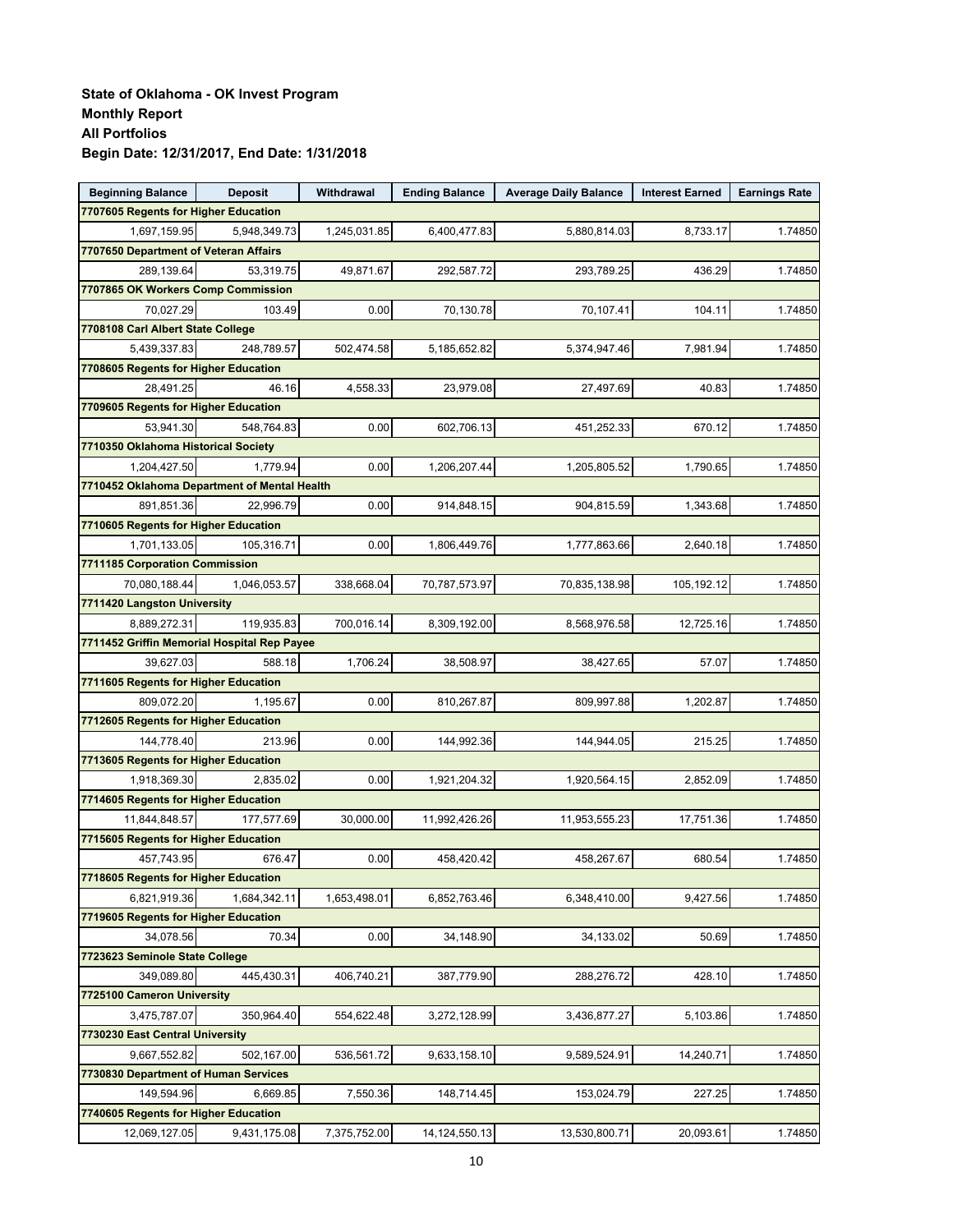| <b>Beginning Balance</b>                       | <b>Deposit</b> | Withdrawal   | <b>Ending Balance</b> | <b>Average Daily Balance</b> | <b>Interest Earned</b> | <b>Earnings Rate</b> |
|------------------------------------------------|----------------|--------------|-----------------------|------------------------------|------------------------|----------------------|
| 7741241 Redlands Community College             |                |              |                       |                              |                        |                      |
| 959.850.13                                     | 90,010.34      | 134,167.10   | 915,693.37            | 921,874.41                   | 1,369.01               | 1.74850              |
| 7745605 Regents for Higher Education           |                |              |                       |                              |                        |                      |
| 35,273.95                                      | 227,328.99     | 122,000.00   | 140,602.94            | 178,912.85                   | 265.69                 | 1.74850              |
| 7747470 Murray State College                   |                |              |                       |                              |                        |                      |
| 5,457,062.88                                   | 954,816.17     | 1,285,031.03 | 5,126,848.02          | 5,021,343.05                 | 7,456.83               | 1.74850              |
| 7750350 Oklahoma Historical Society            |                |              |                       |                              |                        |                      |
| 878,761.42                                     | 1,317.02       | 16.007.59    | 864,070.85            | 869,566.96                   | 1,291.33               | 1.74850              |
| 7750531 Rose State College                     |                |              |                       |                              |                        |                      |
| 11,972,971.85                                  | 616,472.69     | 1,221,624.18 | 11,367,820.36         | 11,995,974.19                | 17,814.35              | 1.74850              |
| 7751485 Northeastern State University          |                |              |                       |                              |                        |                      |
| 12,712,057.06                                  | 1,857,034.52   | 2,095,059.75 | 12,474,031.83         | 12,616,166.56                | 18,735.35              | 1.74850              |
| 7752485 Northeastern State University          |                |              |                       |                              |                        |                      |
| 2,537,512.23                                   | 3,750.01       | 0.00         | 2,541,262.24          | 2,540,415.46                 | 3,772.59               | 1.74850              |
| 7765665 Southwestern Oklahoma State University |                |              |                       |                              |                        |                      |
| 7,357,662.38                                   | 12,308,247.18  | 5,410,958.68 | 14,254,950.88         | 10,221,806.80                | 15,179.66              | 1.74850              |
| 7790041 Western Oklahoma State University      |                |              |                       |                              |                        |                      |
| 63.447.47                                      | 58.984.46      | 65,779.21    | 56.652.72             | 38,469.13                    | 57.13                  | 1.74850              |
| 7790120 University of Central Oklahoma         |                |              |                       |                              |                        |                      |
| 1,580,751.08                                   | 811,759.81     | 925,360.46   | 1,467,150.43          | 1,082,377.67                 | 1,607.36               | 1.74850              |
| 7790230 East Central University                |                |              |                       |                              |                        |                      |
| 346,232.31                                     | 241,158.77     | 297,456.63   | 289,934.45            | 187,810.03                   | 278.90                 | 1.74850              |
| 7790241 Redlands Community College             |                |              |                       |                              |                        |                      |
| 93,359.81                                      | 2,061.31       | 73,798.27    | 21,622.85             | 54,318.46                    | 80.66                  | 1.74850              |
| 7790470 Murray State College                   |                |              |                       |                              |                        |                      |
| 78,674.62                                      | 7,433.10       | 49,810.51    | 36,297.21             | 70,549.24                    | 104.77                 | 1.74850              |
| 7790485 Northeastern State University          |                |              |                       |                              |                        |                      |
| 958,231.50                                     | 619,726.43     | 684,700.72   | 893,257.21            | 723,360.10                   | 1,074.21               | 1.74850              |
| 7790490 Northern Oklahoma College              |                |              |                       |                              |                        |                      |
| 434,886.21                                     | 211,924.73     | 223,728.62   | 423,082.32            | 454,728.55                   | 675.28                 | 1.74850              |
| 7790660 Southeastern State University          |                |              |                       |                              |                        |                      |
| 198,391.80                                     | 258,528.02     | 247,564.97   | 209,354.85            | 82,463.71                    | 122.46                 | 1.74850              |
| 7790665 Southwestern Oklahoma State University |                |              |                       |                              |                        |                      |
| 585,225.12                                     | 20,773.27      | 423,233.45   | 182,764.94            | 396,045.41                   | 588.14                 | 1.74850              |
| 7805370 OIFA                                   |                |              |                       |                              |                        |                      |
| 14,498.46                                      | 21.43          | 0.00         | 14,519.89             | 14,515.05                    | 21.56                  | 1.74850              |
| 7823740 OCIA 2008B Reserve Fund                |                |              |                       |                              |                        |                      |
| 634.85                                         | 0.94           | 0.00         | 635.79                | 635.58                       | 0.94                   | 1.74850              |
| 7845740 OCIA 2008A Sinking Fund                |                |              |                       |                              |                        |                      |
| 4,375.63                                       | 6.47           | 0.00         | 4,382.10              | 4,380.64                     | 6.51                   | 1.74850              |
| 7846740 OCIA 2008B Sinking Fund                |                |              |                       |                              |                        |                      |
| 1,796.12                                       | 2.65           | 0.00         | 1,798.77              | 1,798.17                     | 2.67                   | 1.74850              |
| 7847740 OSF Building Project Fund              |                |              |                       |                              |                        |                      |
| 3,572,852.33                                   | 5,280.07       | 0.00         | 3,578,132.40          | 3,576,940.13                 | 5,311.85               | 1.74850              |
| 7848740 OSF Building Project Fund              |                |              |                       |                              |                        |                      |
| 790,945.69                                     | 1,168.88       | 766,327.50   | 25,787.07             | 569,368.45                   | 845.53                 | 1.74850              |
| 7849740 OCIA 2009A Sinking Fund                |                |              |                       |                              |                        |                      |
| 1,130,112.28                                   | 186,086.47     | 259,631.25   | 1,056,567.50          | 1,103,492.54                 | 1,638.72               | 1.74850              |